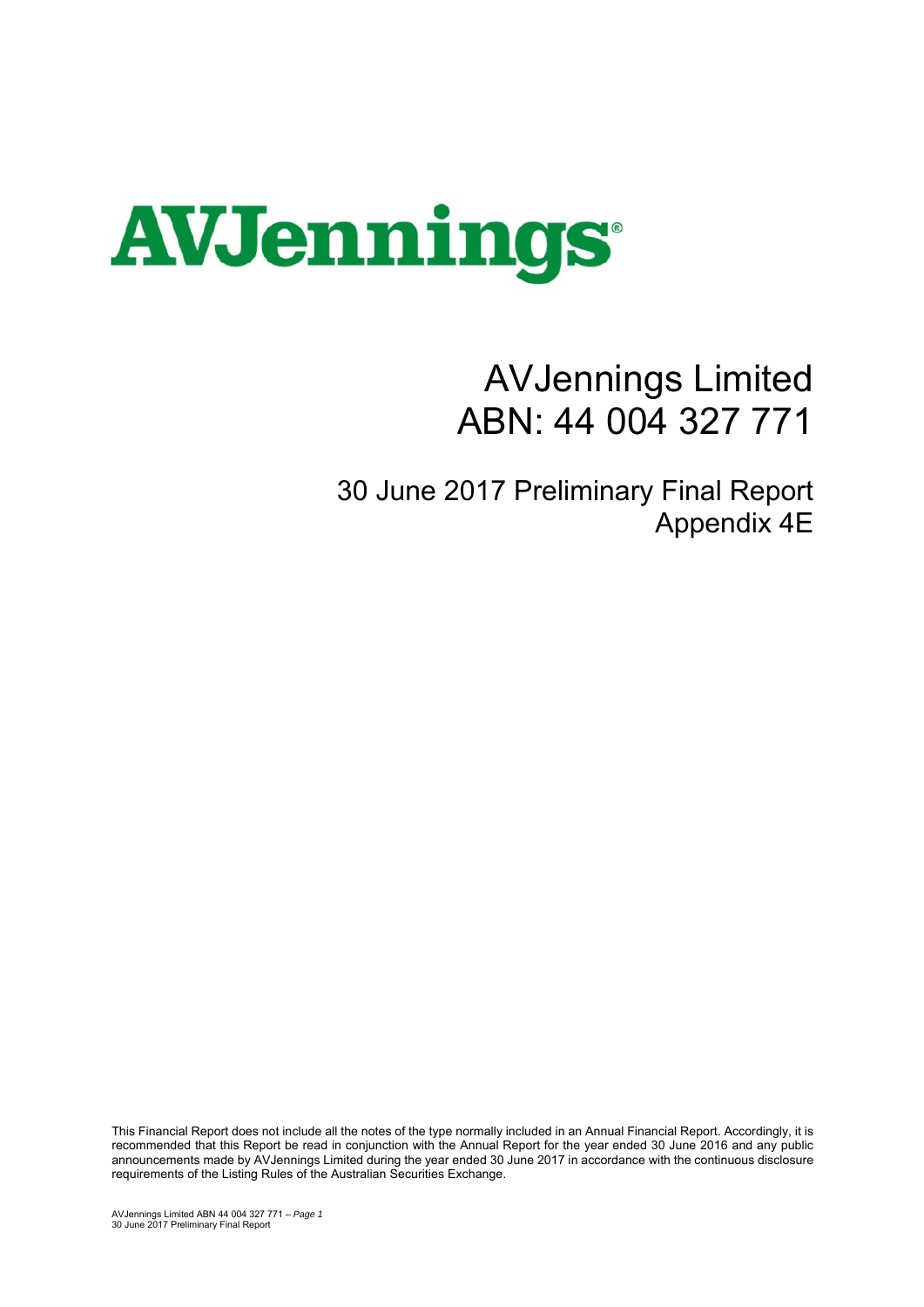# **AVJennings**

## **Contents**

|    | Page           |
|----|----------------|
|    | 3              |
|    | $\overline{4}$ |
|    | 9              |
|    | 10             |
|    | 11             |
|    | 12             |
|    | 13             |
| 1  | 13             |
| 2  | 13             |
| 3  | 14             |
| 4  | 15             |
| 5  | 16             |
| 6  | 17             |
| 7  | 18             |
| 8  | 21             |
| 9  | 21             |
| 10 | 22             |
| 11 | 22             |
| 12 | 23             |
| 13 | 23             |
|    | 23             |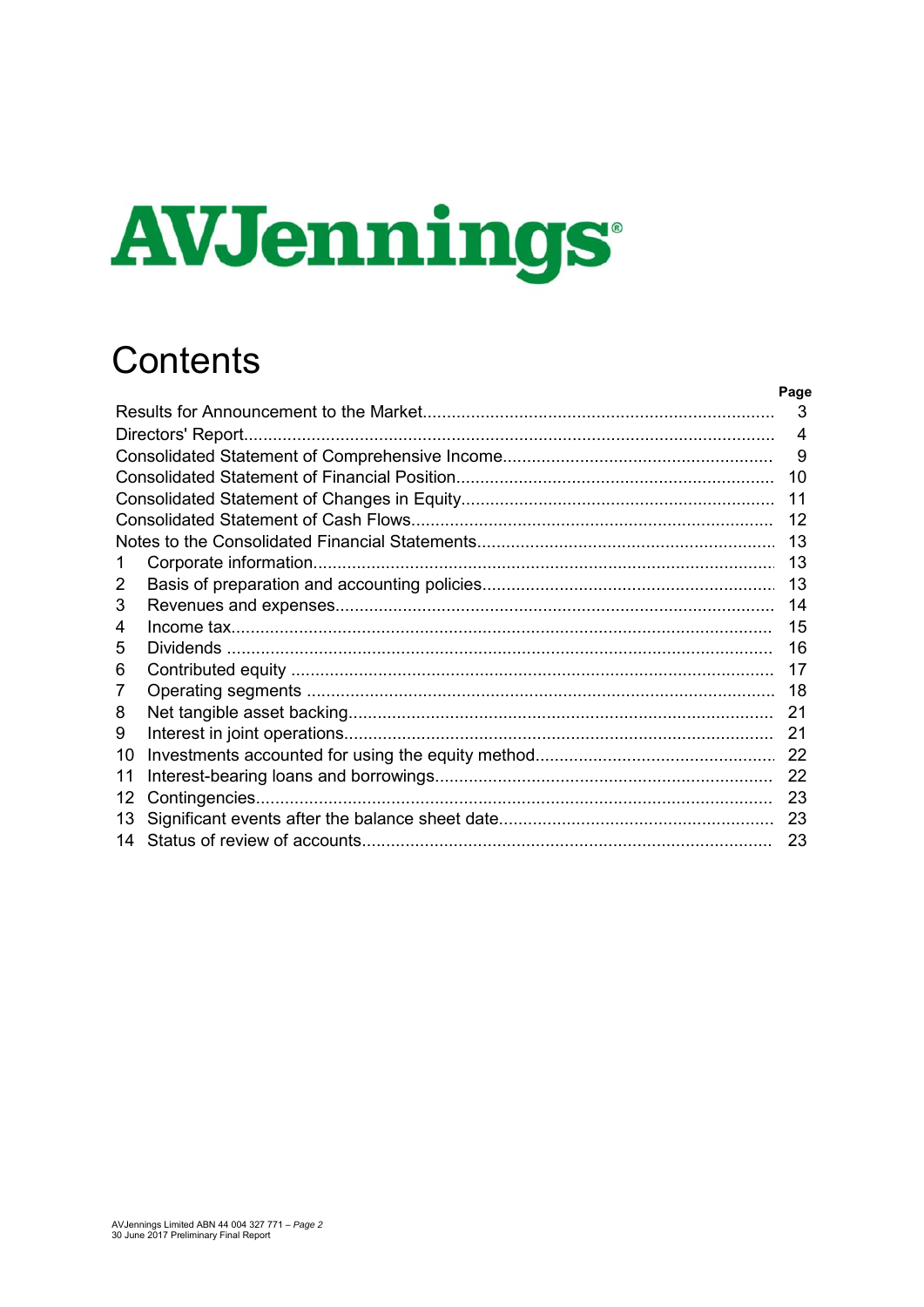# **AVJennings**

### **Results for Announcement to the Market**

**Appendix 4E for the year ended 30 June 2017**

|                                                                                                                 | 2017<br>\$'000     | 2016<br>\$'000 | <b>Decrease</b><br>\$'000              | %          |
|-----------------------------------------------------------------------------------------------------------------|--------------------|----------------|----------------------------------------|------------|
| Revenues                                                                                                        | 401,632            | 421,884        | (20, 252)                              | (4.8)%     |
| Profit after tax                                                                                                | 35,717             | 40,912         | (5, 195)                               | $(12.7)\%$ |
| Net profit attributable to<br>owners of the Company                                                             | 35,717             | 40,912         | (5, 195)                               | $(12.7)\%$ |
| <b>Dividends</b>                                                                                                | Cents per<br>share |                | Franked amount per<br>share at 30% tax |            |
| <b>Current period</b><br>Interim dividend<br><b>Final dividend</b><br><b>Total dividend</b>                     | 1.5<br>3.5<br>5.0  |                | 1.5<br>3.5<br>5.0                      |            |
| Previous period<br>Interim dividend<br>Final dividend<br><b>Total dividend</b>                                  | 1.5<br>3.5<br>5.0  |                | 1.5<br>3.5<br>5.0                      |            |
|                                                                                                                 |                    |                |                                        |            |
| 4 September 2017<br>Record date for determining entitlements to dividend:<br>Payment date:<br>19 September 2017 |                    |                |                                        |            |
| The Company's Dividend Re-Investment Plan remains suspended.                                                    |                    |                |                                        |            |
| <b>Explanation of results</b>                                                                                   |                    |                |                                        |            |
| The Operating and Financial Review in the Directors' Report provides an explanation of the results.             |                    |                |                                        |            |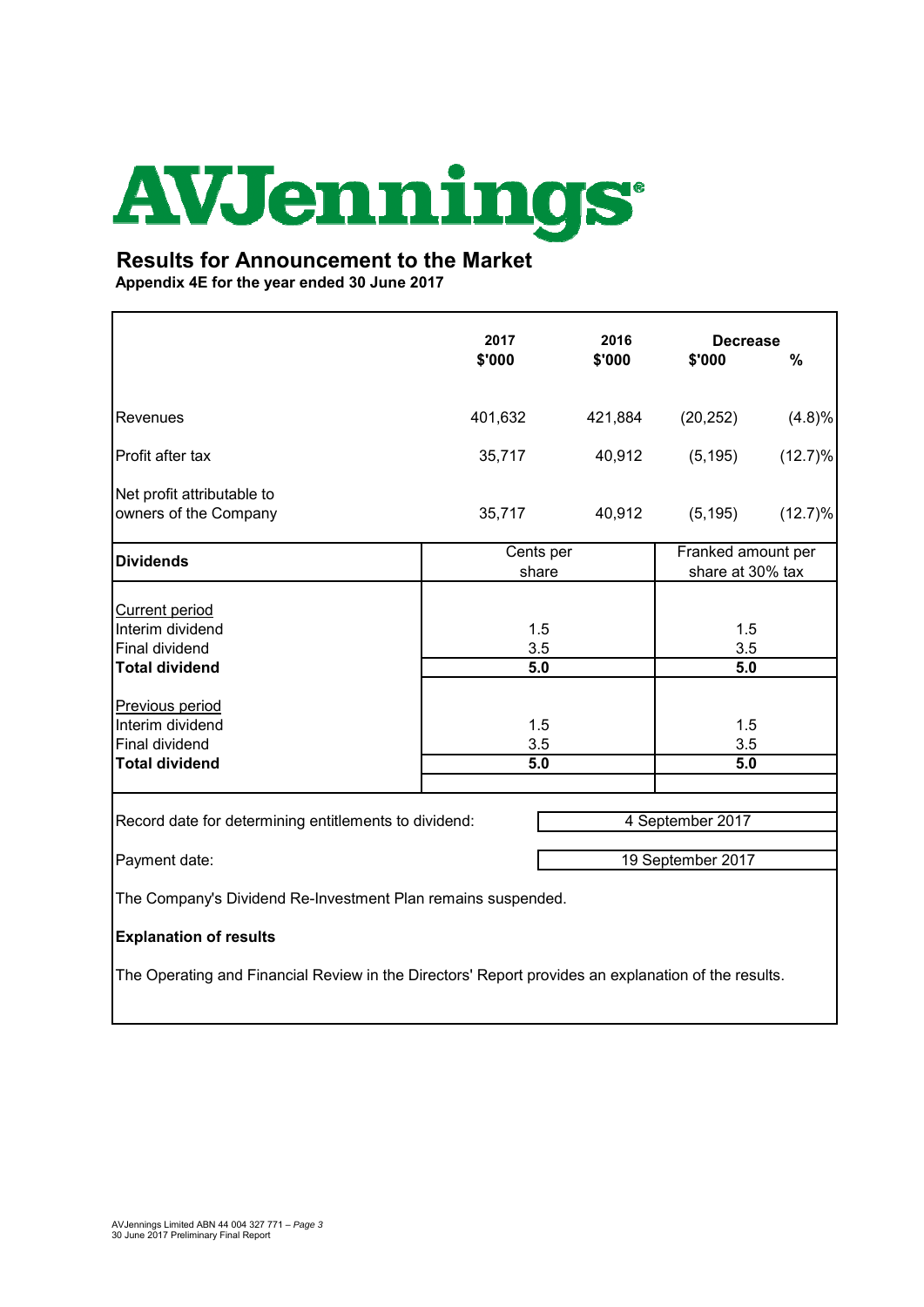For the year ended 30 June 2017

Your Directors present their Report on the Company and its controlled entities for the year ended 30 June 2017.

#### **DIRECTORS**

The names of the Company's Directors in office during the year and until the date of this Report are as below. Directors were in office for the entire period unless otherwise stated.

| S Cheong          | Non-Executive Chairman                         |
|-------------------|------------------------------------------------|
| <b>RJ Rowley</b>  | Non-Executive Deputy Chairman                  |
| <b>PK Summers</b> | Managing Director and Chief Executive Officer  |
| E Sam             | Non-Executive Director                         |
| <b>B</b> Chin     | Non-Executive Director                         |
| <b>BG Hayman</b>  | Non-Executive Director                         |
| TP Lai            | Non-Executive Director                         |
| D Tsang           | Non-Executive Director (resigned 9 June 2017)  |
| BL Tan            | Non-Executive Director (appointed 9 June 2017) |

#### **OPERATING AND FINANCIAL REVIEW**

#### Summary

In recent years, the Company has seen its operations expand in many key areas. Most directly, an increase in work in progress levels saw profits rise substantially. In FY15 profit was up 78.3% and in FY16 it was up 22.0%.

During the 2017 financial year, the Company continued to increase activity levels, partly in response to continuing sound market conditions but also in reflection of changing dynamics within the business.

Essentially, the business entered a phase where there were two significant influences on its operations: firstly, the increased momentum generated in prior years that underpinned profit growth from existing or older projects reached maturity, and secondly the focus shifted to the next stage of the Company's development, which involved the commencement of a number of new projects, many of significant scale.

While similar levels of activity were generated in FY17 by those older projects their contribution will progressively diminish, although this will be more than offset as new projects gradually reach the profit recognition stage. The nature of residential land development is that new projects take time to ramp up. Additionally, some of these projects necessarily have a greater built form component that will ultimately generate greater profitability due to the higher value-capture from the work completed, albeit it takes longer to achieve.

Pleasingly, the business made substantial progress in this second phase of its evolution while at the same time generating good results for FY17. Underlying contract signings were approximately the same as last year. As explained further below, bad weather on the eastern seaboard during the months of March and April did create some additional delays in getting contracts to profit recognition stage. This affected around 98 contracts which, had they settled in FY17, would have meant the result for FY17 would have been similar to that for the previous year.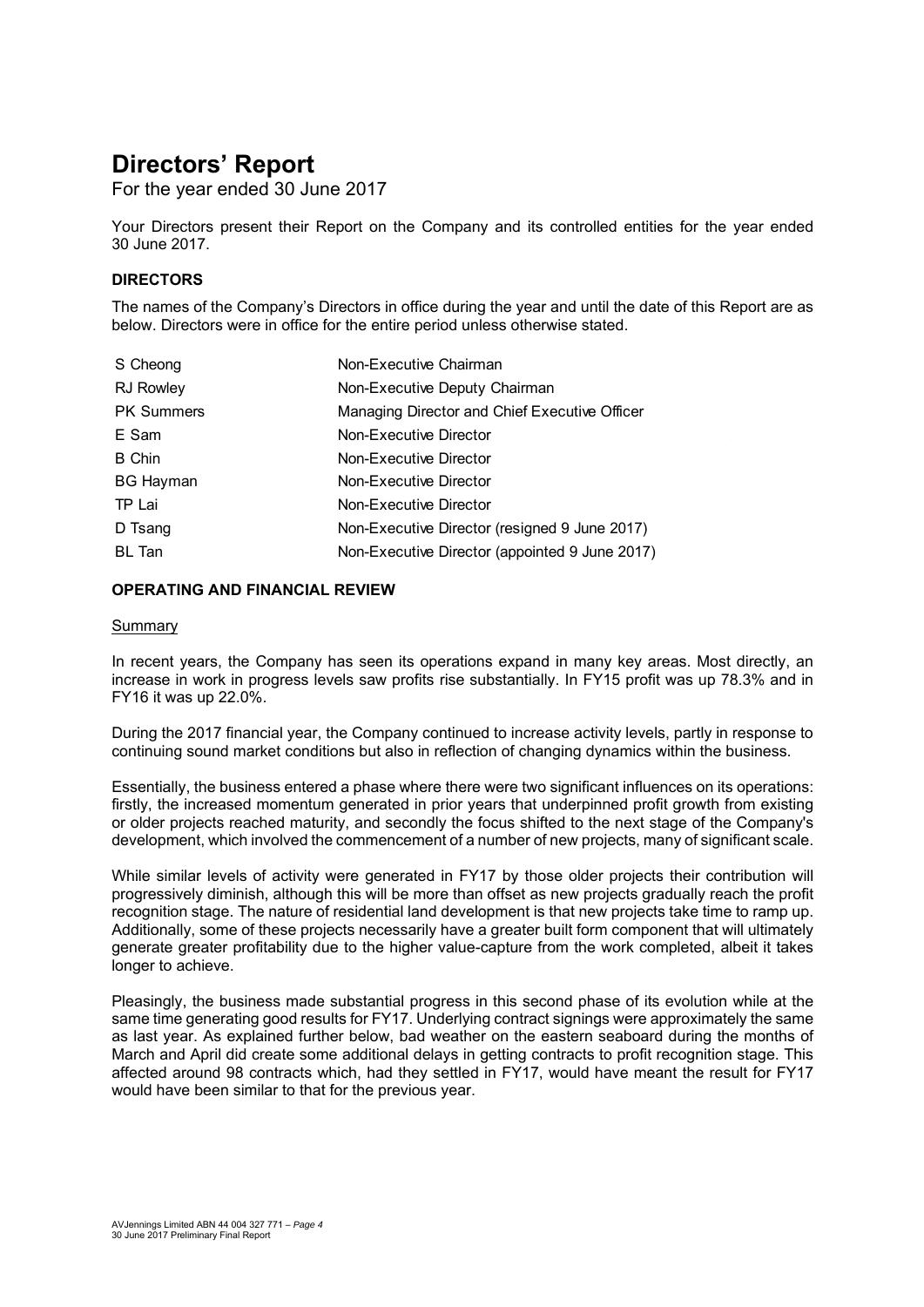For the year ended 30 June 2017

#### **OPERATING AND FINANCIAL REVIEW (continued)**

This, coupled with the value creation that occurred during the year that has not yet flowed through to profit have enabled the Directors to decide to declare a final dividend in respect of FY17 at the same level as the prior year.

At a wider level, the Company continues to search for improvement in all aspects of its business, investing in product, people and brand and reviewing management structures and costs. We also continue to monitor emerging issues, trends and opportunities, both short and long term.

#### Financial Results

The Company recorded profit before tax of \$51.0 million for the year ended 30 June 2017, down 13.2% on the previous year (30 June 2016: \$58.8 million) and profit after tax of \$35.7 million (30 June 2016: \$40.9 million).

Good contract signings in the second half of FY2017, substantial post balance date cash inflows from the collection of receivables and confidence in the outlook for FY2018 enabled the Directors to declare that a fully franked final dividend of 3.5 cents per share be paid in September 2017, taking total dividends declared for FY2017 to 5.0 cents per share fully franked. Profit before tax was 2.7% below consensus earnings guidance of \$52.4 million.

Contract signings of 1,843 lots were on par with last year (1,832 lots), while settlements were moderately lower at 1,509 lots (30 June 2016: 1,596 lots). Full year revenue decreased 4.8% to \$401.6 million (30 June 2016: \$421.9 million) due largely to production and lot titling delays in part occasioned by protracted adverse weather events that affected the eastern seaboard of Australia in the second half. Approximately 98 lot equivalent settlements were delayed across the June balance date into 1H-FY18.

#### Business Overview

Maturing levels of production and sales together with good gross margins in New South Wales, Queensland and New Zealand contributed to a good result for the year. Active project and product mix changes continued to allow the Company to capitalise on the differing strengths of each location, although revenue recognition in New South Wales and Queensland was held back by adverse weatherdriven production and titling delays. The impact of this is most evident in a year-on-year comparison of settlement lots statistics, which should be contrasted with the leading indicator contract signing statistic in each period. The overall result was also constrained by the South Australian business, which performed below expectations due to slow sales and margin erosion at the St Clair project. Corrective action including further streamlining of overheads was taken and management believes that the South Australian business's performance has bottomed, subject of course to the Adelaide market not declining materially from its current subdued level.

Particularly good contributions were made by the 'Arcadian Hills', 'Evergreen' and 'Argyle' (land only and built form) projects in Sydney and 'Magnolia' (land only) on the Central Coast of New South Wales. 'Parkside' (land only) in Brisbane and 'Big Sky' (land only and built form) in Coomera performed well for Queensland. The 'Rosny' apartments at 'Waterline Place' Williamstown demonstrated the ongoing strength of the boutique, middle ring, medium density market in Melbourne Victoria, while the Hobsonville Auckland project continued its excellent performance in line with expectations.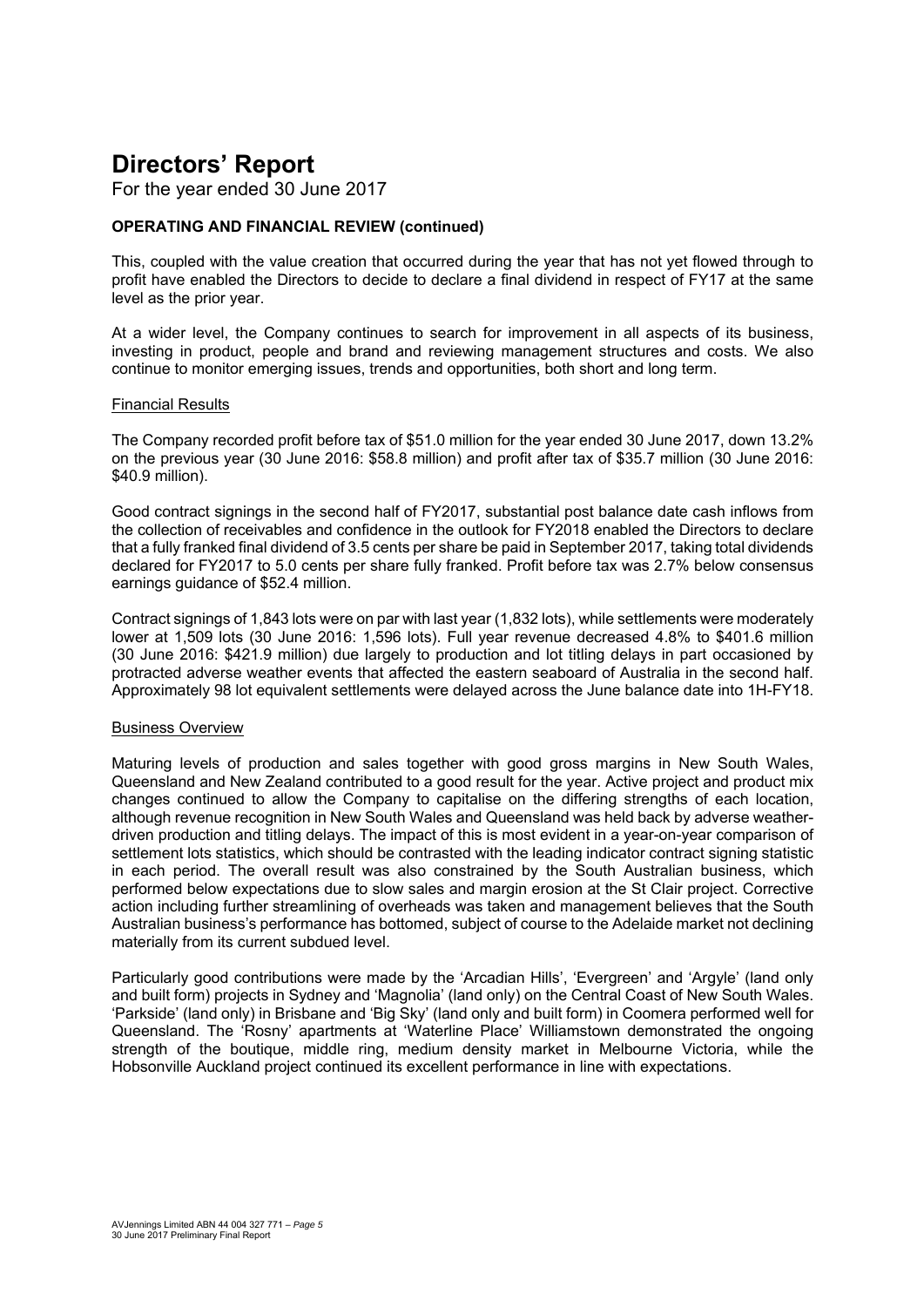For the year ended 30 June 2017

#### **OPERATING AND FINANCIAL REVIEW (continued)**

Work in progress was up 28.6% year-on-year to 2,161 lots (30 June 2016: 1,681 lots). The level of completed unsold stock remained insignificant at only 6.1% by value of total lots under control (30 June 2016: 2.8%).

Controlled land inventory fell moderately to 9,654 lots (30 June 2016: 10,048 lots) with strong sales outstripping acquisitions consummated during the year, which included the purchase of a 50% share in the 'Riverton', Jimboomba Queensland joint venture (approximately - 1,200 lots). Post-balance date the Company announced the acquisition of development sites in Kogarah, Sydney and Rochedale, Brisbane that are anticipated to yield 67 apartments and 81 land only lots and townhouses, respectively. These acquisitions further diversify the Company's portfolio, with additional purchases expected to be announced in the second half of calendar 2017.

Gearing remained low with net debt/total assets of only 23.0% (30 June 2016: 17.9%), given the component of debt committed to work in progress, which will turn to cash quickly once stock is completed. The Company extended the termination date of its core \$250 million 'Club' banking facility by a further 12 months from 30 September 2018 to 30 September 2019.

#### **Outlook**

Over the past four years the Company has generated solid growth in revenue and profitability and improved the quality of its inventory, management and production processes, enabling it to create substantial shareholder value through payment of fully franked dividends, share price and NTA growth. Fiscal 2017-18 is something of a transition period as management focuses on closing out and optimising the performance of a number of older projects, while simultaneously working to ramp up exciting new, higher margin projects that will help underpin the Company's performance for years to come.

This activity occurs against the backdrop of strong demand drivers for residential property in the Company's key markets. Low interest rate and inflationary expectations combined with positive population growth and continuing shortages of detached and semi-detached houses and low rise apartments in Sydney, Melbourne and Auckland will continue to stoke demand from the owneroccupiers and local investors targeted by the Company.

While price growth is still occurring at some estates in these markets, it is likely to continue to be offset to a degree by competition, trade cost increases and active product mix decisions, although the moderate reduction in the Company's margins year-on-year was more heavily influenced by the adverse impact of the South Australian business in fiscal 2017.

Sydney and the Central Coast of New South Wales continue to experience strong demand driven by positive migration and inadequate dwelling supply, which is largely a function of lagging State and local government land release policy and planning decisions, together with building delivery constraints. Having said that, the Company believes that sale rates are showing signs of reducing to more sustainable levels as affordability declines further and bank credit appetite tightens.

Auckland is a strong market and the high quality, master-planned Hobsonville project continues to experience significant demand with good sales and margins being generated. The Company is actively exploring other suitable opportunities in Auckland.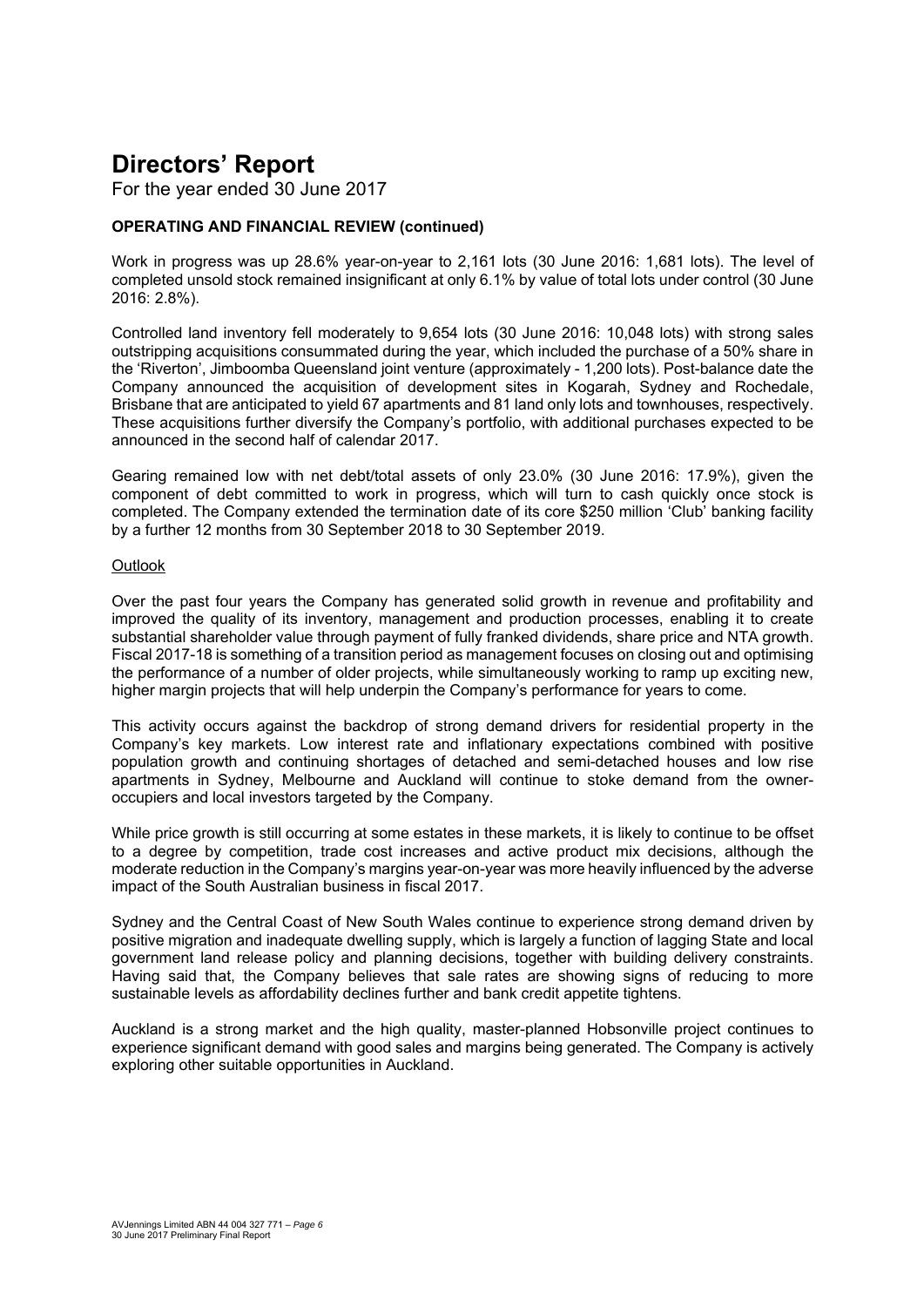For the year ended 30 June 2017

#### **OPERATING AND FINANCIAL REVIEW (continued)**

Activity continues at a steady pace in Brisbane, Caloundra and Coomera in Queensland and the Company looks forward to commencing construction at its newest project 'Riverton', Jimboomba, late in calendar 2017.

The residential markets in Adelaide, South Australia and Perth, Western Australia continue to experience challenges.

The outer Melbourne residential land market remains unequivocally buoyant with the Company all but selling out the first five stages at its new 'Lyndarum North' estate. Sales in each of these stages were largely initiated through online purchaser enquiry within hours of release of the stage. Development of the first stage of Lyndarum North remains on schedule to commence prior to Christmas and some settlements are expected during 1H-2018. 'Waterline Place' Williamstown contributed strongly to the Victorian result with the bulk of apartments in the 'Rosny' building settling in the last week of June as expected. Remaining Rosny contracts together with those for the 'Ellery' townhouses are expected to settle in the second half of calendar 2017. Work on the next phase of Waterline, which showcases the 'Gem' apartment building is well underway and it should contribute positively to results in FY2019.

The Company is confident that demand for its products is sustainable given its focus on delivering traditional housing solutions at affordable prices in well-planned communities rather than participating in more volatile market segments. The Company will continue to capitalise on the opportunities presented by its diversified land portfolio by actively managing product mix to best advantage. As one of the few larger-scale integrated developer-builder groups operating in Australia, AVJennings is extremely well-placed to quickly respond to changes in local market conditions by varying the rate and type of product that it chooses to deliver.

The Board and management of AVJennings look forward with confidence. The Company expects to commence nine new projects in key locations in Sydney and the central coast of New South Wales, in Brisbane and Melbourne this calendar year, which are anticipated to contribute to progressively stronger results over the 2018-21 period. The usual bias of results towards the second half of the financial year will remain and contract signings in FY2018 are expected to range from 1,900 to 2,100 lots.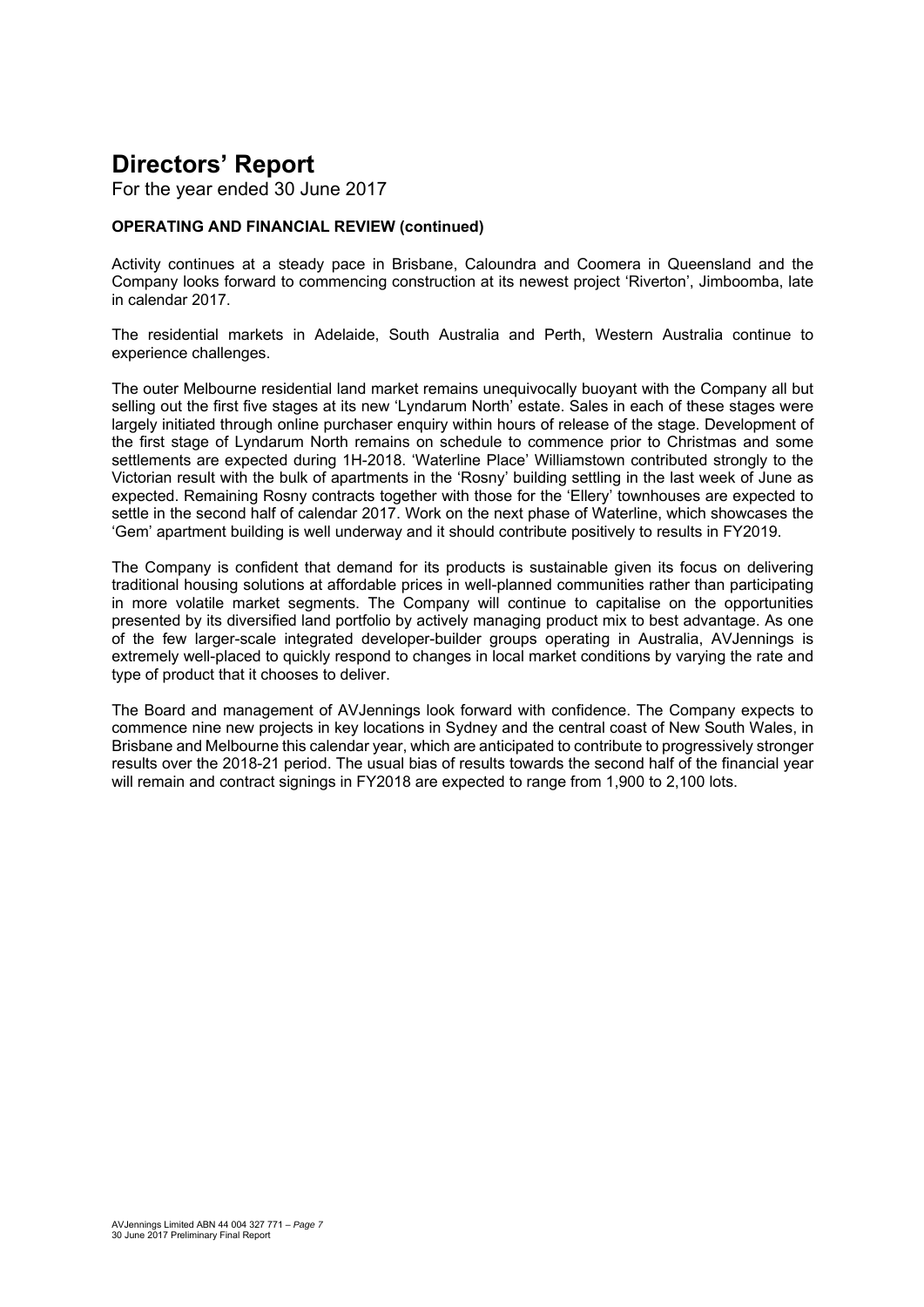For the year ended 30 June 2017

#### **DIVIDENDS**

A final dividend of 3.5 cents per share for the year ended 30 June 2016 was paid on 23 September 2016 and a fully franked interim dividend of 1.5 cents per share was paid on 7 April 2017 (2016: 1.5 cents). Subsequent to the end of the financial year, the Directors have recommended a fully franked final dividend of 3.5 cents per share to be paid on 19 September 2017. The Dividend Reinvestment Plan remains suspended.

#### **COMPARATIVE FIGURES**

To enable meaningful comparison, some comparatives have been reclassified to conform with the current period's presentation.

#### **SIGNIFICANT EVENTS AFTER THE BALANCE SHEET DATE**

No matter or circumstance has arisen since 30 June 2017 that has significantly affected, or may significantly affect:

- a) the Group's operations in future financial years; or
- b) the results of those operations in future financial years; or
- c) the Group's state of affairs in future financial years.

#### **ROUNDING**

ASIC Corporations (Rounding in Financial/Directors' Reports) Instrument 2016/191 is applicable to the Group and in accordance with that Instrument, amounts in the Financial Report and the Directors' Report are rounded to the nearest thousand dollars, unless otherwise stated.

The Report is made in accordance with a resolution of the Directors.

Peter Summers *Director*  18 August 2017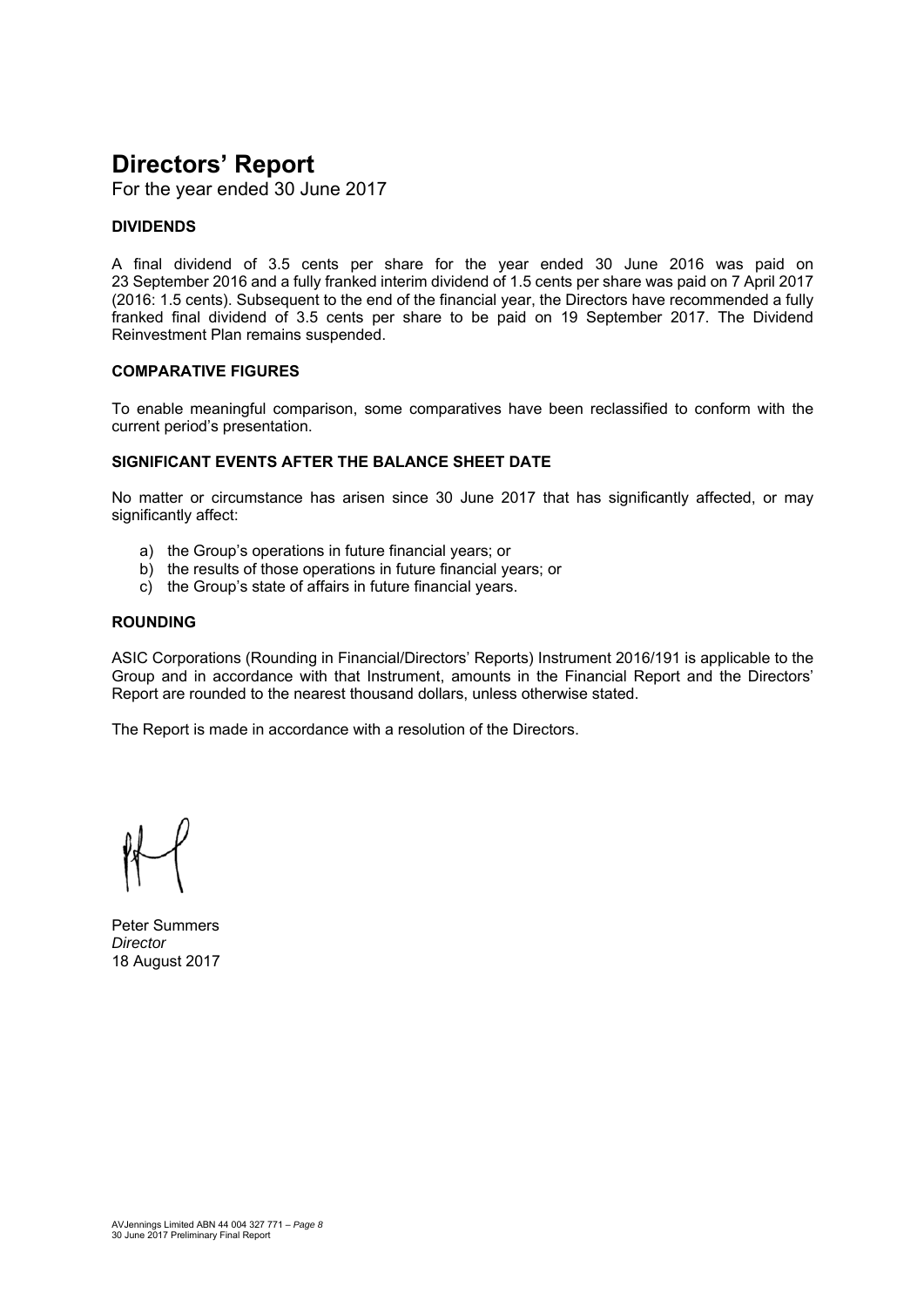## **Consolidated Statement of Comprehensive Income**

For the year ended 30 June 2017

|                                                           | <b>Note</b> | 2017<br>\$'000 | 2016<br>\$'000 |
|-----------------------------------------------------------|-------------|----------------|----------------|
|                                                           |             |                |                |
| Revenues                                                  | 3           | 401,632        | 421,884        |
| Cost of sales                                             |             | (305,053)      | (315, 731)     |
| Gross profit                                              |             | 96,579         | 106,153        |
| Share of losses of associates and joint venture           |             |                |                |
| entities accounted for using the equity method            | 10          | (28)           | (583)          |
| Change in inventory loss provisions                       | 3           | 5,057          | 3,665          |
| Selling and marketing expenses                            |             | (10, 297)      | (11,002)       |
| Employee expenses                                         |             | (24,600)       | (24, 797)      |
| Other operational expenses                                |             | (7,069)        | (5,479)        |
| Management and administration expenses                    |             | (8, 120)       | (8,373)        |
| Depreciation expense                                      |             | (298)          | (275)          |
| Finance costs                                             | 3           | (195)          | (526)          |
| Profit before income tax                                  |             | 51,029         | 58,783         |
| Income tax                                                | 4           | (15, 312)      | 17,871)        |
|                                                           |             |                |                |
| <b>Profit after income tax</b>                            |             | 35,717         | 40,912         |
| Other comprehensive income (OCI)                          |             |                |                |
| Foreign currency translation                              |             | (109)          | 2,042          |
| Other comprehensive (loss)/income for the year            |             | (109)          | 2,042          |
| Total comprehensive income for the year                   |             | 35,608         | 42,954         |
|                                                           |             |                |                |
| Profit for the year attributable to owners of the Company |             | 35,717         | 40,912         |
| Total comprehensive income for the year attributable to   |             |                |                |
| owners of the Company                                     |             | 35,608         | 42,954         |
| Earnings per share (cents per share):                     |             |                |                |
| Basic earnings per share                                  |             | 9.31           | 10.71          |
| Diluted earnings per share                                |             | 9.31           | 10.71          |
|                                                           |             |                |                |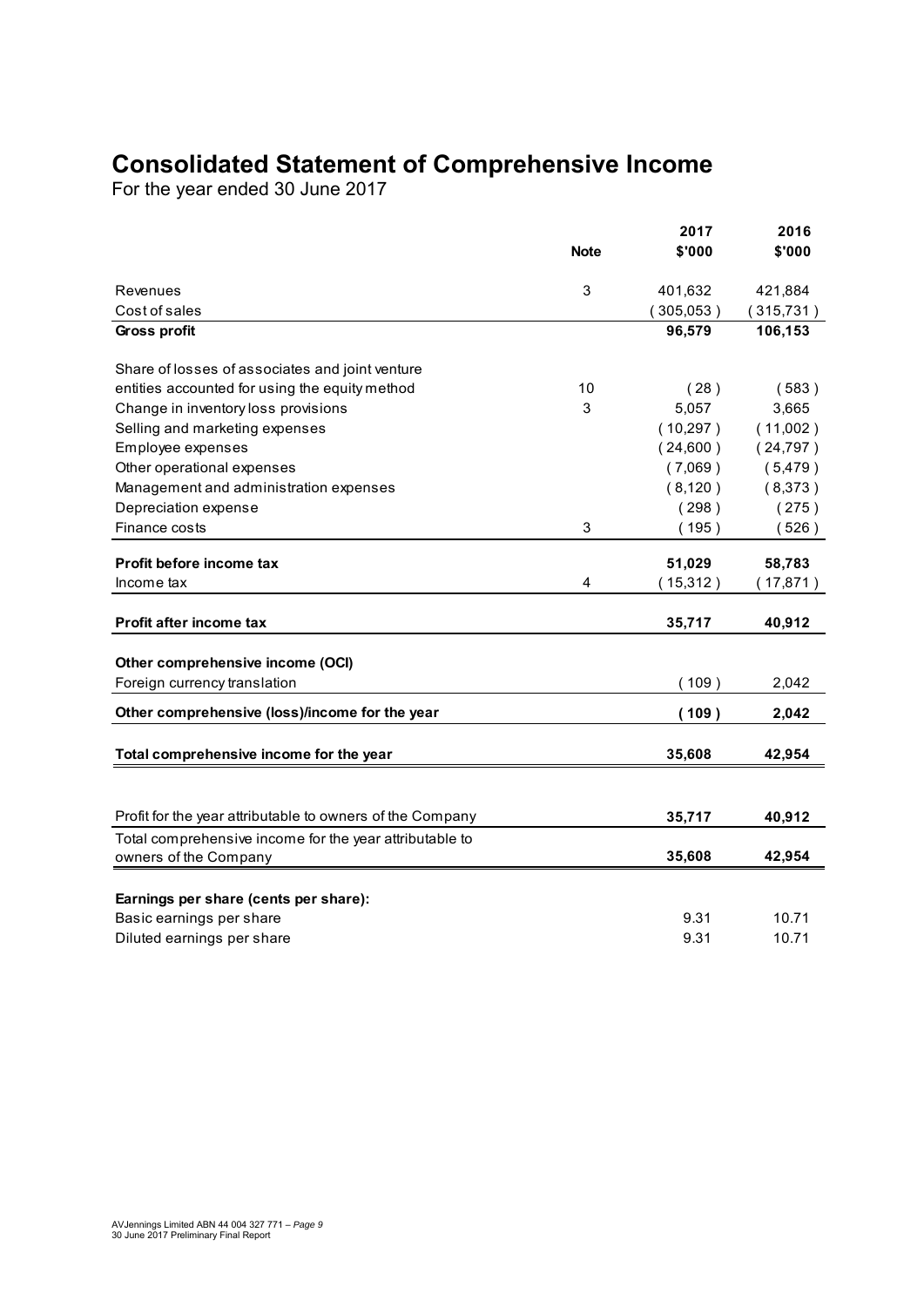## **Consolidated Statement of Financial Position**

As at 30 June 2017

|                                                      |             | 2017    | 2016    |
|------------------------------------------------------|-------------|---------|---------|
|                                                      | <b>Note</b> | \$'000  | \$'000  |
| <b>Current assets</b>                                |             |         |         |
| Cash and cash equivalents                            |             | 15,562  | 43,086  |
| Trade and other receivables                          |             | 121,872 | 106,060 |
| Inventories                                          |             | 211,073 | 209,939 |
| Other assets                                         |             | 3,073   | 2,140   |
| <b>Total current assets</b>                          |             | 351,580 | 361,225 |
|                                                      |             |         |         |
| <b>Non-current assets</b>                            |             |         |         |
| Trade and other receivables                          |             | 38,131  | 21,694  |
| Inventories                                          |             | 308,133 | 343,098 |
| Equity accounted investments                         |             | 8,449   | 8,684   |
| Available-for-sale financial assets                  |             | 2,880   | 2,880   |
| Plant and equipment                                  |             | 792     | 985     |
| Intangible assets<br><b>Total non-current assets</b> |             | 2,816   | 2,816   |
|                                                      |             | 361,201 | 380,157 |
| <b>Total assets</b>                                  |             | 712,781 | 741,382 |
|                                                      |             |         |         |
| <b>Current liabilities</b>                           |             |         |         |
| Trade and other payables                             |             | 75,553  | 117,633 |
| Interest-bearing loans and borrowings                |             | 2,607   | 10,057  |
| Tax payable                                          |             | 5,257   | 10,494  |
| Provisions                                           |             | 5,607   | 6,261   |
| <b>Total current liabilities</b>                     |             | 89,024  | 144,445 |
| <b>Non-current liabilities</b>                       |             |         |         |
| Trade and other payables                             |             | 37,449  | 43,333  |
| Interest-bearing loans and borrowings                |             | 177,016 | 165,466 |
| Deferred tax liabilities                             |             | 27,422  | 23,437  |
| Provisions                                           |             | 867     | 794     |
| <b>Total non-current liabilities</b>                 |             | 242,754 | 233,030 |
|                                                      |             |         |         |
| <b>Total liabilities</b>                             |             | 331,778 | 377,475 |
| <b>Net assets</b>                                    |             | 381,003 | 363,907 |
|                                                      |             |         |         |
| <b>Equity</b>                                        |             |         |         |
| Contributed equity                                   | 6           | 160,436 | 160,436 |
| Reserves                                             |             | 6,622   | 6,022   |
| Retained earnings                                    |             | 213,945 | 197,449 |
|                                                      |             |         |         |
| <b>Total equity</b>                                  |             | 381,003 | 363,907 |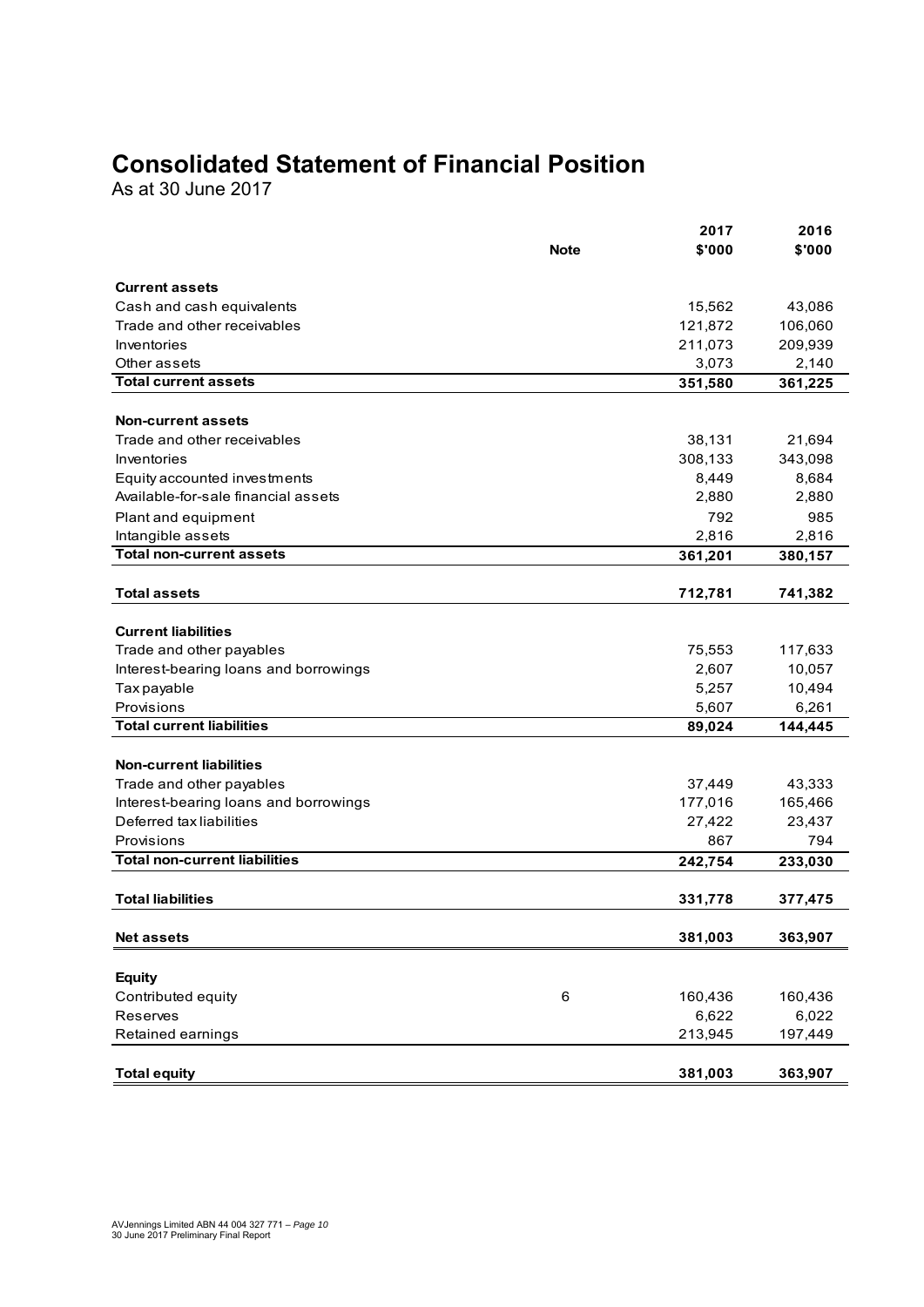## **Consolidated Statement of Changes in Equity**

For the year ended 30 June 2017

|                                       |             | <b>Attributable to equity</b> |                    |                          |                 |                     |
|---------------------------------------|-------------|-------------------------------|--------------------|--------------------------|-----------------|---------------------|
|                                       |             | holders of AVJennings Limited |                    |                          |                 | <b>Total Equity</b> |
|                                       |             |                               | Foreign            | Share-                   |                 |                     |
|                                       |             |                               | <b>Currency</b>    | based                    |                 |                     |
|                                       |             | <b>Contributed</b>            | <b>Translation</b> | <b>Payment</b>           | <b>Retained</b> |                     |
|                                       |             | <b>Equity</b>                 | <b>Reserve</b>     | <b>Reserve</b>           | Earnings        |                     |
|                                       | <b>Note</b> | \$'000                        | \$'000             | \$'000                   | \$'000          | \$'000              |
|                                       |             |                               |                    |                          |                 |                     |
| At 1 July 2015                        |             | 160,436                       | 1,791              | 1,283                    | 173,836         | 337,346             |
| Comprehensive income:                 |             |                               |                    |                          |                 |                     |
| Profit for the year                   |             |                               |                    |                          | 40,912          | 40,912              |
| Other comprehensive income for        |             |                               |                    |                          |                 |                     |
| the year                              |             |                               | 2,042              |                          |                 | 2,042               |
| <b>Total comprehensive income</b>     |             |                               |                    |                          |                 |                     |
| for the year                          |             |                               | 2,042              |                          | 40,912          | 42,954              |
| Transactions with owners in their     |             |                               |                    |                          |                 |                     |
| capacity as owners:                   |             |                               |                    |                          |                 |                     |
| - Share-based payment expense         |             |                               |                    |                          |                 |                     |
| reversed (forfeited shares)           |             |                               |                    | (19)                     |                 | (19)                |
| - Share based payment expense         |             |                               |                    | 925                      |                 | 925                 |
|                                       |             |                               |                    |                          |                 |                     |
| - Dividends paid                      | 5           |                               |                    |                          | (17, 299)       | (17, 299)           |
| <b>Total transactions with owners</b> |             |                               |                    |                          |                 |                     |
| in their capacity as owners           |             |                               |                    | 906                      | (17, 299)       | 16,393)             |
| At 30 June 2016                       |             | 160,436                       | 3,833              | 2,189                    | 197,449         | 363,907             |
|                                       |             |                               |                    |                          |                 |                     |
| At 1 July 2016                        |             | 160,436                       | 3,833              | 2,189                    | 197,449         | 363,907             |
|                                       |             |                               |                    |                          |                 |                     |
| Comprehensive income:                 |             |                               |                    |                          |                 |                     |
| Profit for the year                   |             |                               |                    |                          | 35,717          | 35,717              |
| Other comprehensive loss for the      |             |                               |                    |                          |                 |                     |
| year                                  |             |                               | (109)              |                          |                 | (109)               |
| <b>Total comprehensive income</b>     |             |                               |                    |                          |                 |                     |
| for the year                          |             |                               | (109)              |                          | 35,717          | 35,608              |
| Transactions with owners in their     |             |                               |                    |                          |                 |                     |
| capacity as owners:                   |             |                               |                    |                          |                 |                     |
|                                       |             |                               |                    |                          |                 |                     |
| - Share-based payment expense         |             |                               |                    |                          |                 |                     |
| reversed (forfeited shares)           |             |                               |                    | (110)                    |                 | (110)               |
| - Share based payment expense         |             |                               |                    | 819                      |                 | 819                 |
| - Dividends paid                      | 5           |                               |                    | $\overline{\phantom{a}}$ | (19,221)        | (19,221)            |
| <b>Total transactions with owners</b> |             |                               |                    |                          |                 |                     |
| in their capacity as owners           |             |                               |                    | 709                      | (19, 221)       | (18,512)            |
|                                       |             |                               |                    |                          |                 |                     |
| At 30 June 2017                       |             | 160,436                       | 3,724              | 2,898                    | 213,945         | 381,003             |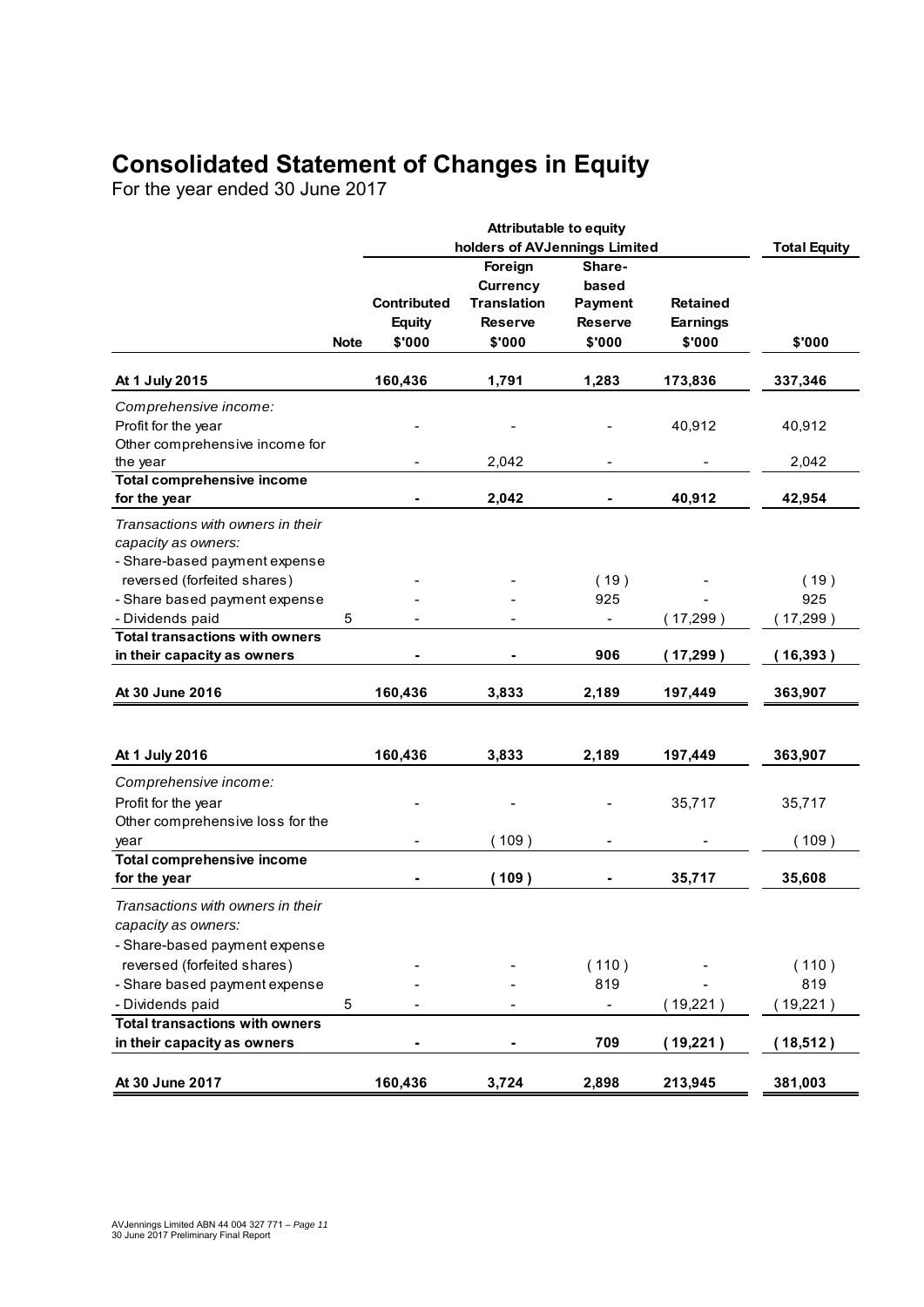## **Consolidated Statement of Cash Flows**

For the year ended 30 June 2017

|                                                               | <b>Note</b> | 2017<br>\$'000 | 2016<br>\$'000 |
|---------------------------------------------------------------|-------------|----------------|----------------|
| Cash flows from operating activities                          |             |                |                |
| Receipts from customers                                       |             | 408,600        | 417,922        |
| Payments to suppliers and employees                           |             | (394, 782)     | (432, 880)     |
| Finance costs including interest paid                         |             | (10, 544)      | (12, 566)      |
| Income tax paid                                               |             | (16, 501)      | (786)          |
|                                                               |             |                |                |
| Net cash used in operating activities                         |             | (13, 227)      | (28, 310)      |
| Cash flows from investing activities                          |             |                |                |
| Proceeds from sale of plant and equipment                     |             |                | 2              |
| Payments for plant and equipment                              |             | (119)          | (735)          |
| Interest received                                             |             | 860            | 526            |
| Dividends received from joint venture entity                  |             | 208            | 1,400          |
| Net cash from investing activities                            |             | 949            | 1,193          |
| Cash flows from financing activities                          |             |                |                |
| Proceeds from borrowings                                      |             | 230,975        | 454,482        |
| Repayment of borrowings                                       |             | (226, 875)     | (405, 683)     |
| Dividends paid                                                | 5           | (19, 221)      | (17, 299)      |
|                                                               |             |                |                |
| Net cash (used in)/from financing activities                  |             | (15, 121)      | 31,500         |
| Net (decrease)/increase in cash and cash equivalents          |             | (27, 399)      | 4,383          |
| Cash and cash equivalents at beginning of the year            |             | 43,086         | 37,812         |
| Effects of exchange rate changes on cash and cash equivalents |             | (125)          | 891            |
| Cash and cash equivalents at end of the year                  |             | 15,562         | 43,086         |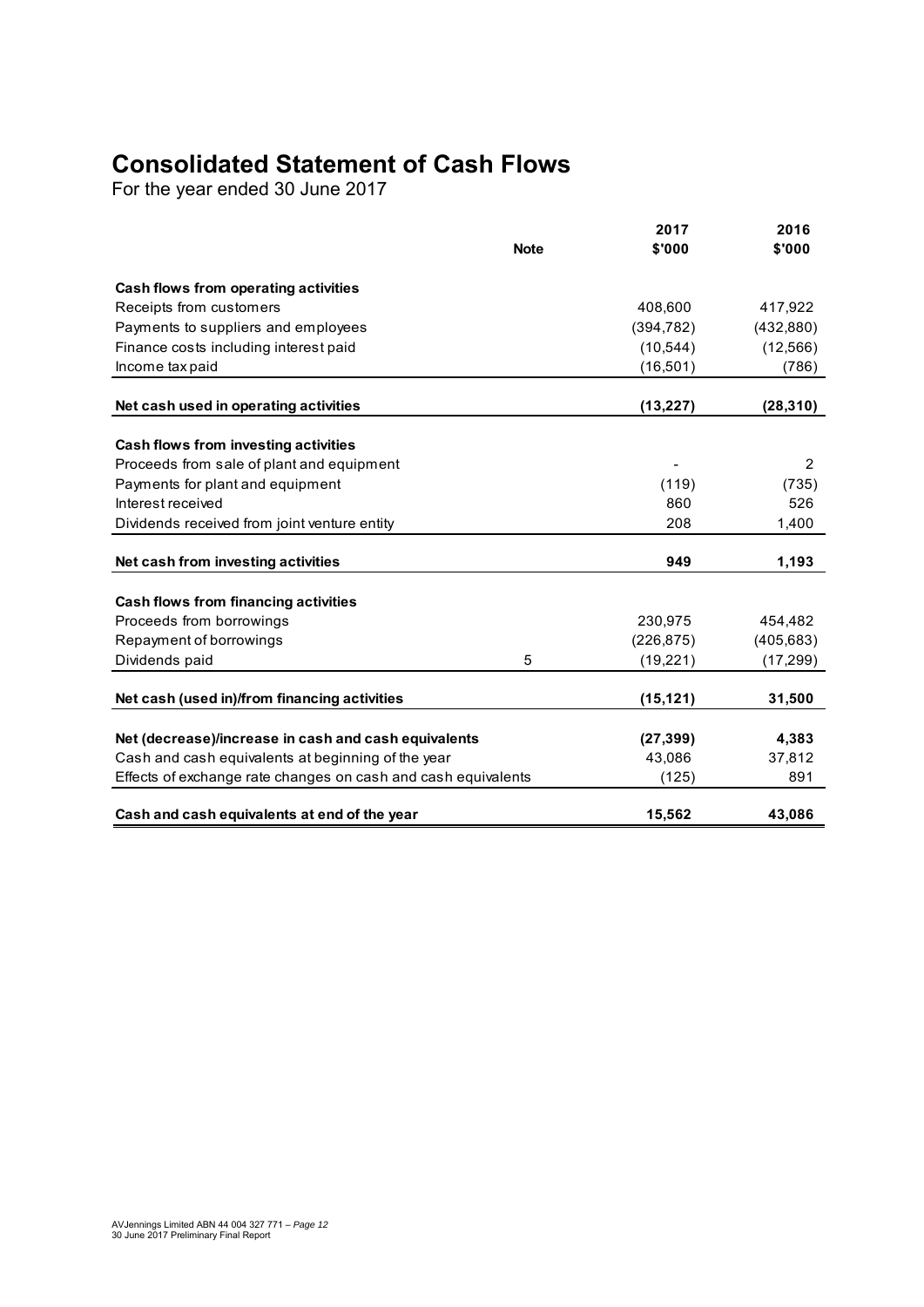For the year ended 30 June 2017

#### **1. CORPORATE INFORMATION**

The Consolidated Report of AVJennings Limited for the year ended 30 June 2017 was authorised for issue in accordance with a resolution of the Directors on 18 August 2017. The Company is a for profit company limited by shares domiciled and incorporated in Australia whose shares are publicly traded on the Australian Securities Exchange and the Singapore Exchange through SGX Globalquote.

#### **2. BASIS OF PREPARATION AND ACCOUNTING POLICIES**

The Report is a general purpose financial report which has been prepared in accordance with Australian Accounting Standards and the requirements of the *Corporations Act 2001*.

It is recommended that this Report be read in conjunction with the Annual Report for the year ended 30 June 2016 and considered together with any public announcements made by AVJennings Limited during the year ended 30 June 2017 in accordance with the continuous disclosure obligations of the ASX listing rules.

This Report is presented in Australian Dollars and all values are rounded to the nearest thousand dollars (\$'000) unless otherwise stated. The accounting policies adopted are consistent with those of the previous financial year.

Certain new accounting standards have been published that are not mandatory for the year ended 30 June 2017 and have not been early adopted by the Group. The Group's assessment of the impact of these new standards is set out below:

*AASB 9 Financial Instruments: (effective 1 January 2018 / applicable to the Group 1 July 2018 with early adoption permitted)* 

AASB 9 addresses the classification, measurement and derecognition of financial assets and financial liabilities. The Group does not expect a material impact to the Group's accounting for financial instruments.

*AASB 15 Revenue from Contracts with Customers: (effective 1 January 2018 / applicable to the Group 1 July 2018 with early adoption permitted)* 

AASB 15 establishes a comprehensive framework for determining whether, how much and when revenue is recognised. It replaces existing revenue recognition guidance, including AASB 118 Revenue and AASB 111 Construction Contracts. The new standard is unlikely to have a material impact on land and built form revenue recognised on settlement, however, the Company continues to consider the implications for revenue currently recognised prior to settlement.

*AASB 16 Leases: (effective 1 January 2019 / applicable to the Group 1 July 2019 with early adoption permitted if AASB 15 is also adopted)* 

AASB 16 sets out the principles for the recognition, measurement, presentation and disclosure of leases. This standard will predominantly affect lessees, bringing all major leases on balance sheet.

Whilst the total amount of expense recorded in the income statement is expected to remain unchanged over the full lease term, the timing of expense recognition could accelerate. The expense would be recharacterised as interest expense and amortisation expense instead of rent. Assets and liabilities will increase as "right to use assets" and "leasing liabilities" are recorded for operating leases.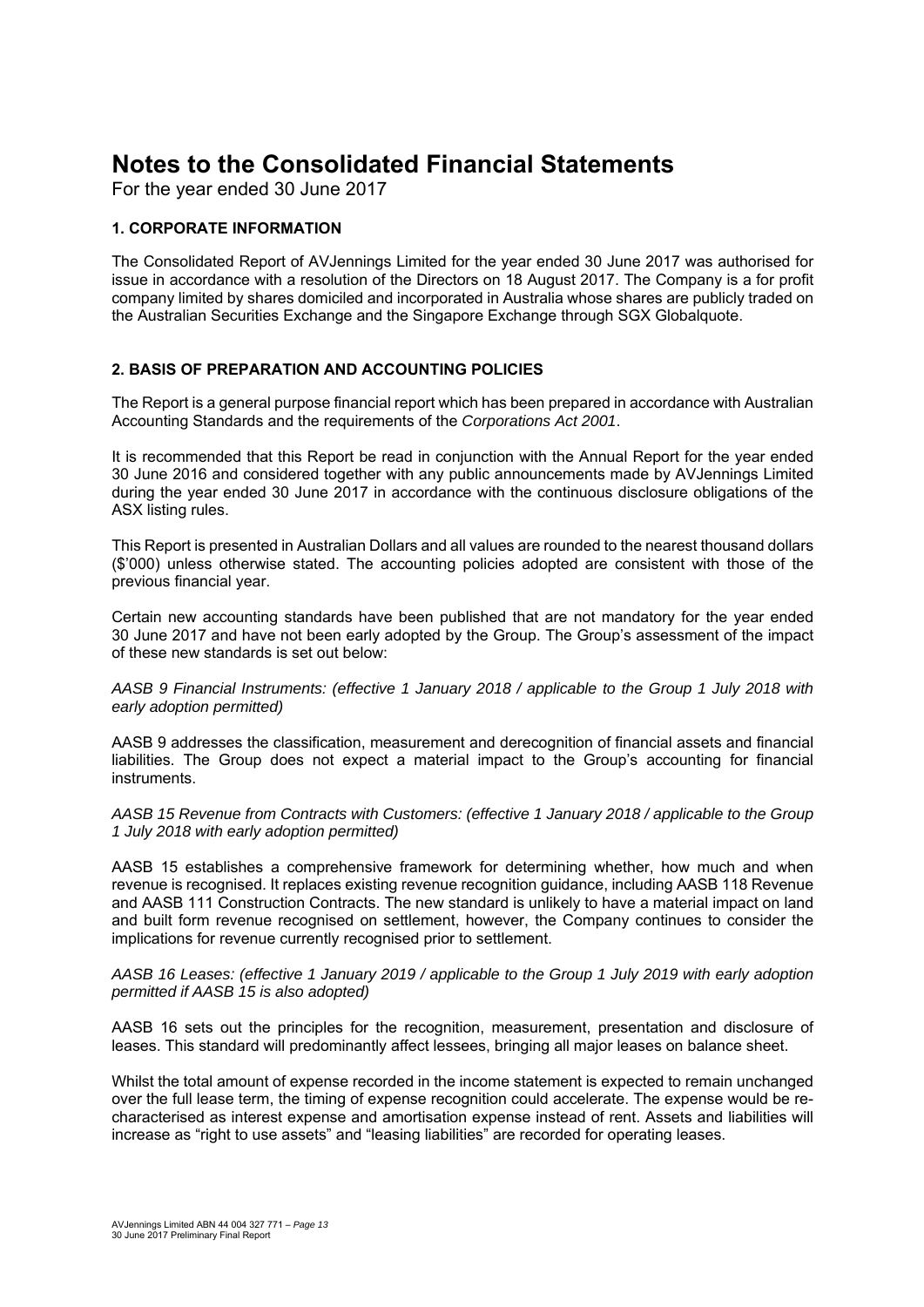For the year ended 30 June 2017

#### **2. BASIS OF PREPARATION AND ACCOUNTING POLICIES (continued)**

AVJennings has performed a high-level assessment of AASB 16 on its existing operating lease arrangements as a lessee. Based on the preliminary assessment and using a discount rate of approximately 6.01%, the Group would recognise right of use assets approximating 1% of total assets and lease liabilities approximating 2% of total liabilities if the Standard were to be implemented at 30 June 2017. Assuming there are no major structural changes to the business, AVJennings expects the percentage of right of use assets and lease liabilities to remain at similar levels.

The Group has not yet decided when to adopt AASB 16.

#### **3. REVENUES AND EXPENSES**

Profit from ordinary activities before income tax includes the following revenues and expenses:

|                                                          | 2017      | 2016       |
|----------------------------------------------------------|-----------|------------|
|                                                          | \$'000    | \$'000     |
| <b>Revenues</b>                                          |           |            |
| Sales of land and built form                             | 399,450   | 420,203    |
| Interest received                                        | 860       | 526        |
| Management fees received/receivable                      | 1,084     | 785        |
| Other                                                    | 238       | 370        |
| <b>Total revenues</b>                                    | 401,632   | 421,884    |
| Cost of sales include:                                   |           |            |
| Amortisation of finance costs capitalised to inventories | 12,898    | 15,454     |
| <b>Finance costs</b>                                     |           |            |
| Bank loans and overdrafts                                | 10,544    | 12.566     |
| Less: Amount capitalised to inventories                  | (10, 349) | $12,040$ ) |
| <b>Finance costs expensed</b>                            | 195       | 526        |
| <b>Impairment of assets</b>                              |           |            |
| Net decrease in inventory loss provisions                | 5,057     | 3,665      |
| <b>Total net impairment reversed</b>                     | 5,057     | 3,665      |

For the year ended 30 June 2017, the movement in the provision resulted from a realignment of future assumptions with current market conditions predominantly driven by projects in New South Wales and South Australia.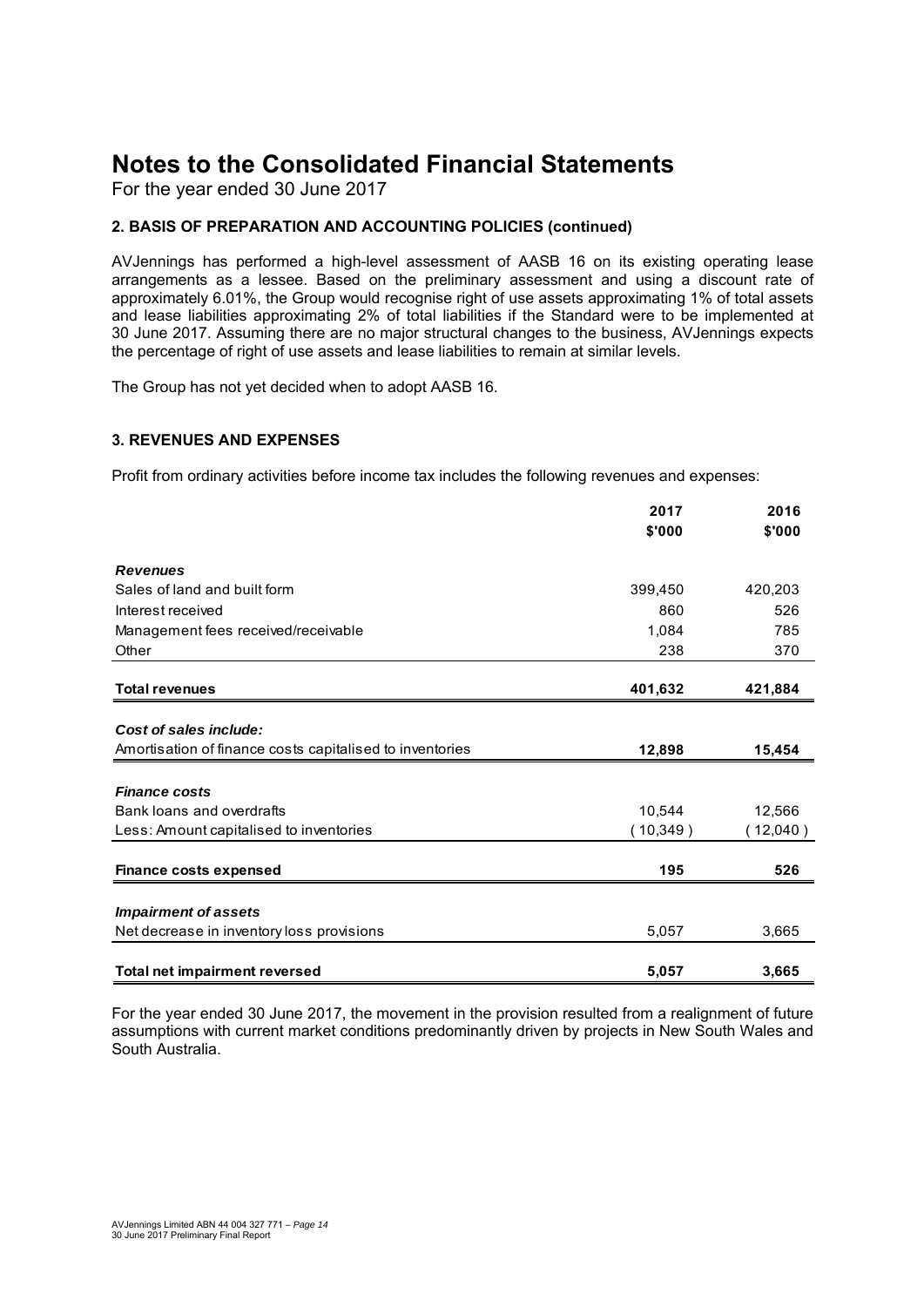For the year ended 30 June 2017

#### **4. INCOME TAX**

|                                                 | 2017<br>\$'000 | 2016<br>\$'000 |
|-------------------------------------------------|----------------|----------------|
| Income tax expense                              |                |                |
| The major components of income tax are:         |                |                |
| Current income tax                              |                |                |
| Current income tax charge                       | 11.332         | 11.442         |
| Adjustment for prior year                       | (7)            | 10             |
| Deferred income tax                             |                |                |
| Current temporary differences                   | 3.977          | 6,425          |
| Adjustment for prior year                       | 10             | (6)            |
| Income tax reported on profit before income tax | 15,312         | 17,871         |

Numerical reconciliation between aggregate tax recognised in the *Consolidated Statement of Comprehensive Income* and tax calculated per the statutory income tax rate:

| Profit before income tax                                      | 51.029 | 58,783 |
|---------------------------------------------------------------|--------|--------|
| Tax at Australian income tax rate of 30%                      | 15,309 | 17,635 |
| Non-deductible share of equity accounted Joint Venture losses | 8      | 175    |
| Other non-deductible items                                    | 144    | 148    |
| Assessable foreign jurisdiction gains                         | 2      | 345    |
| Unused tax losses recognised and utilised                     |        | (193)  |
| Effect of lower tax rate in foreign jurisdictions             | (154)  | (243)  |
| Adjustment for prior year                                     | 3      | 4      |
| Income tax expense                                            | 15.312 | 17,871 |
| <b>Effective tax rate</b>                                     | 30%    | 30%    |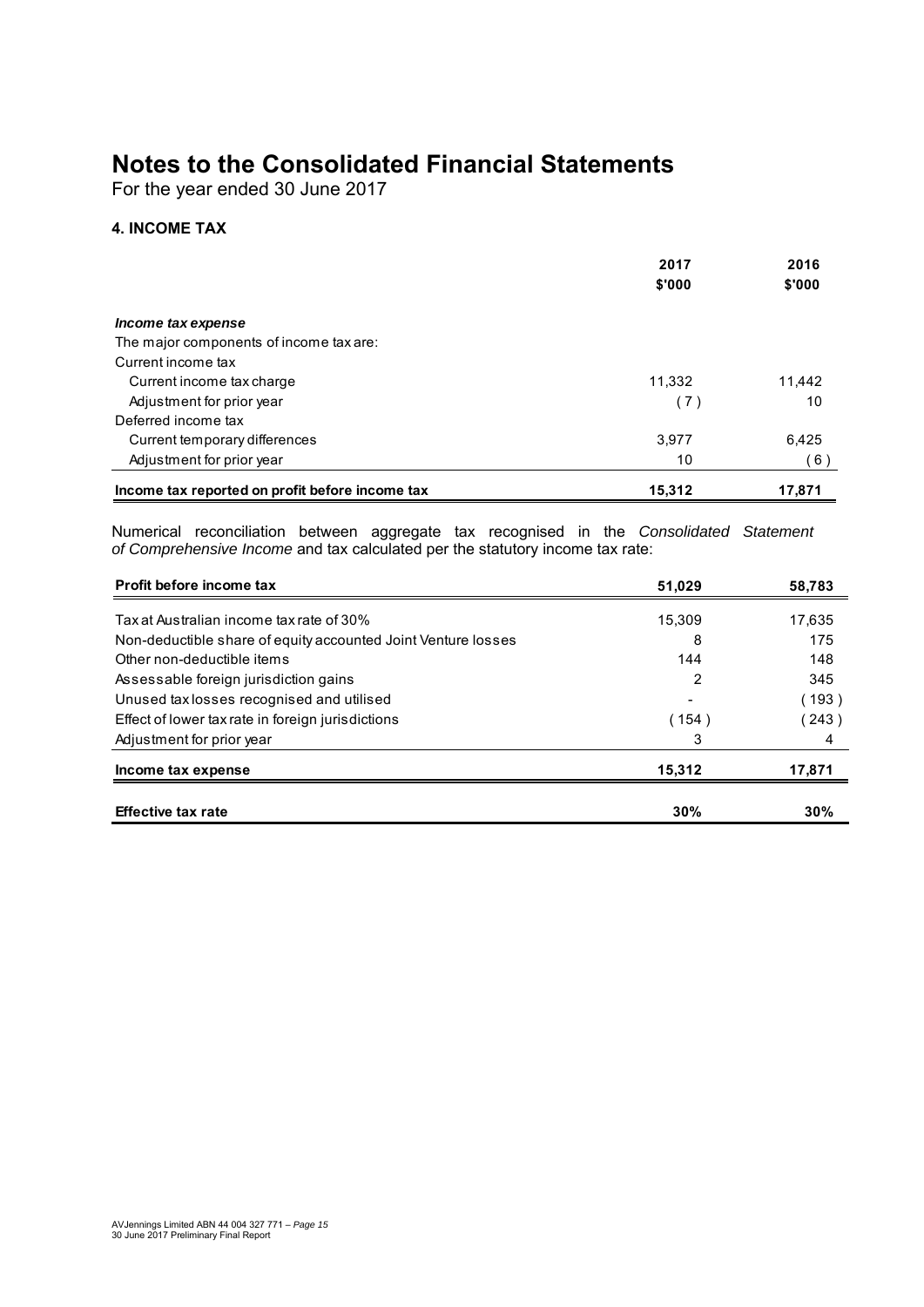For the year ended 30 June 2017

#### **5. DIVIDENDS**

|                                                                                                | 2017<br>\$'000 | 2016<br>\$'000 |
|------------------------------------------------------------------------------------------------|----------------|----------------|
|                                                                                                |                |                |
| Cash dividends declared and paid                                                               |                |                |
| 2015 final dividend of 3.0 cents per share.<br>paid 23 September 2015. Fully franked @ 30% tax |                | 11,532         |
| 2016 interim dividend of 1.5 cents per share.<br>paid 15 April 2016. Fully franked @ 30% tax   |                | 5,767          |
| 2016 final dividend of 3.5 cents per share,                                                    |                |                |
| paid 23 September 2016. Fully franked @ 30% tax                                                | 13,454         |                |
| 2017 interim dividend of 1.5 cents per share,<br>paid 7 April 2017. Fully franked @ 30% tax    | 5,767          |                |
| Total cash dividends declared and paid                                                         | 19,221         | 17,299         |
| <b>Dividends proposed</b>                                                                      |                |                |
| 2016 final dividend of 3.5 cents per share,                                                    |                |                |
| paid 23 September 2016. Fully franked @ 30% tax                                                |                | 13.454         |
| 2017 final dividend of 3.5 cents per share,                                                    |                |                |
| to be paid 19 September 2017. Fully franked @ 30% tax                                          | 13,454         |                |
| <b>Total dividends proposed</b>                                                                | 13,454         | 13,454         |

The Company's Dividend Reinvestment Plan remains suspended.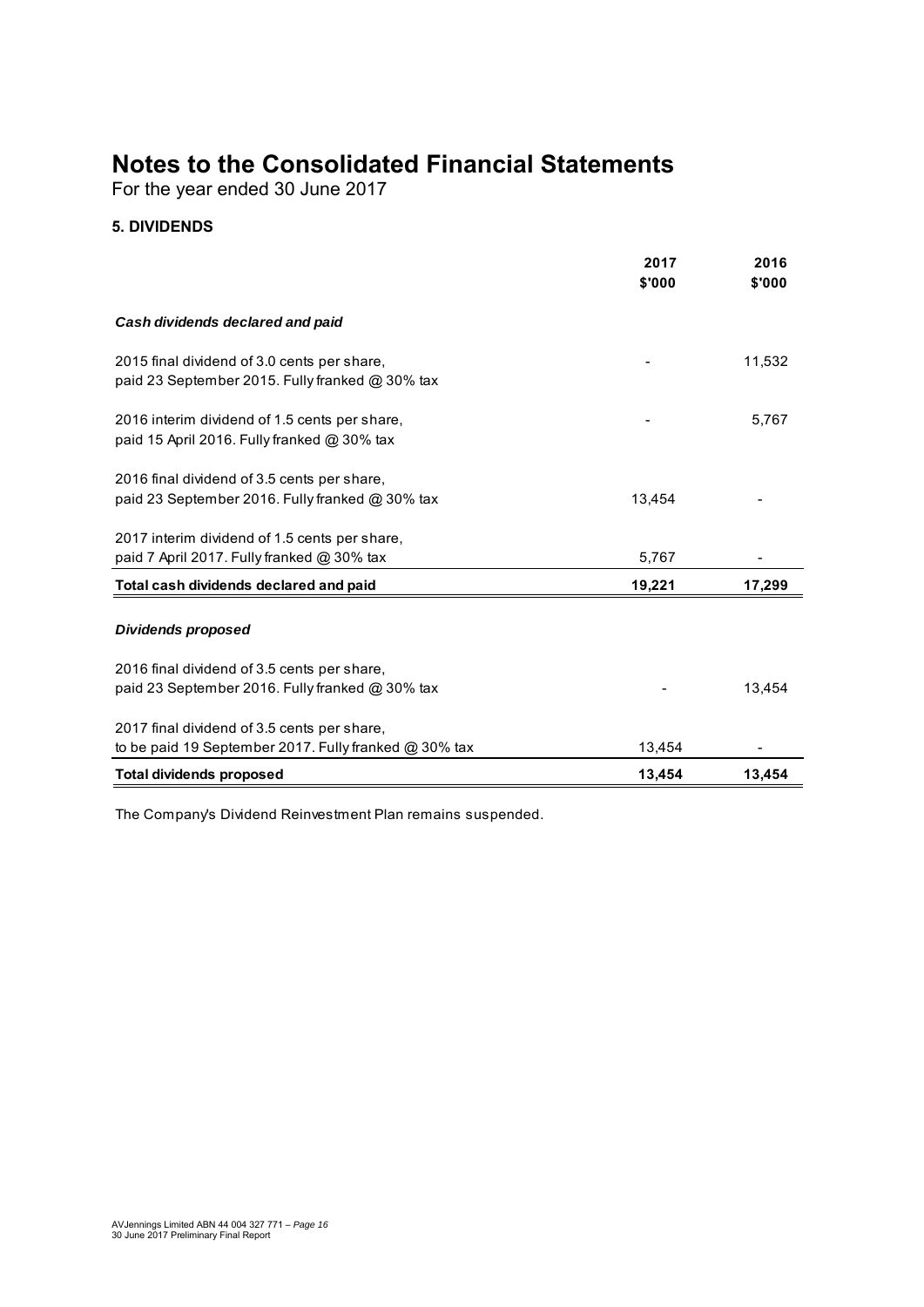For the year ended 30 June 2017

#### **6. CONTRIBUTED EQUITY**

|                                 |             | 2017                  | 2016                  |
|---------------------------------|-------------|-----------------------|-----------------------|
|                                 |             | \$'000                | \$'000                |
| Share capital                   |             | 160,436               | 160,436               |
| (a) Issued shares               | <b>Note</b> | 2017<br><b>Number</b> | 2016<br><b>Number</b> |
| Ordinary shares                 |             | 384,423,851           | 384,423,851           |
| Treasury shares                 | 6(b)        | (842,089)             | (2,338,154)           |
| <b>Total issued shares</b>      |             | 383,581,762           | 382,085,697           |
| (b) Movement in treasury shares |             |                       |                       |
| As at the beginning of the year |             | (2,338,154)           | (3,502,401)           |
| Employee share scheme issue     |             | 1,496,065             | 1,164,247             |
| As at the end of the year       |             | (842,089)             | (2,338,154)           |

Fully paid ordinary shares carry one vote per share and carry the right to dividends. There are currently no unexercised or outstanding options. No options were exercised during the year.

Treasury shares are shares in AVJennings Limited that are held by the AVJ Deferred Employee Share Plan Trust for the purpose of issuing shares to Executives.

The original cost of the shares was treated as a reduction in share capital and the underlying shares identified separately as treasury shares.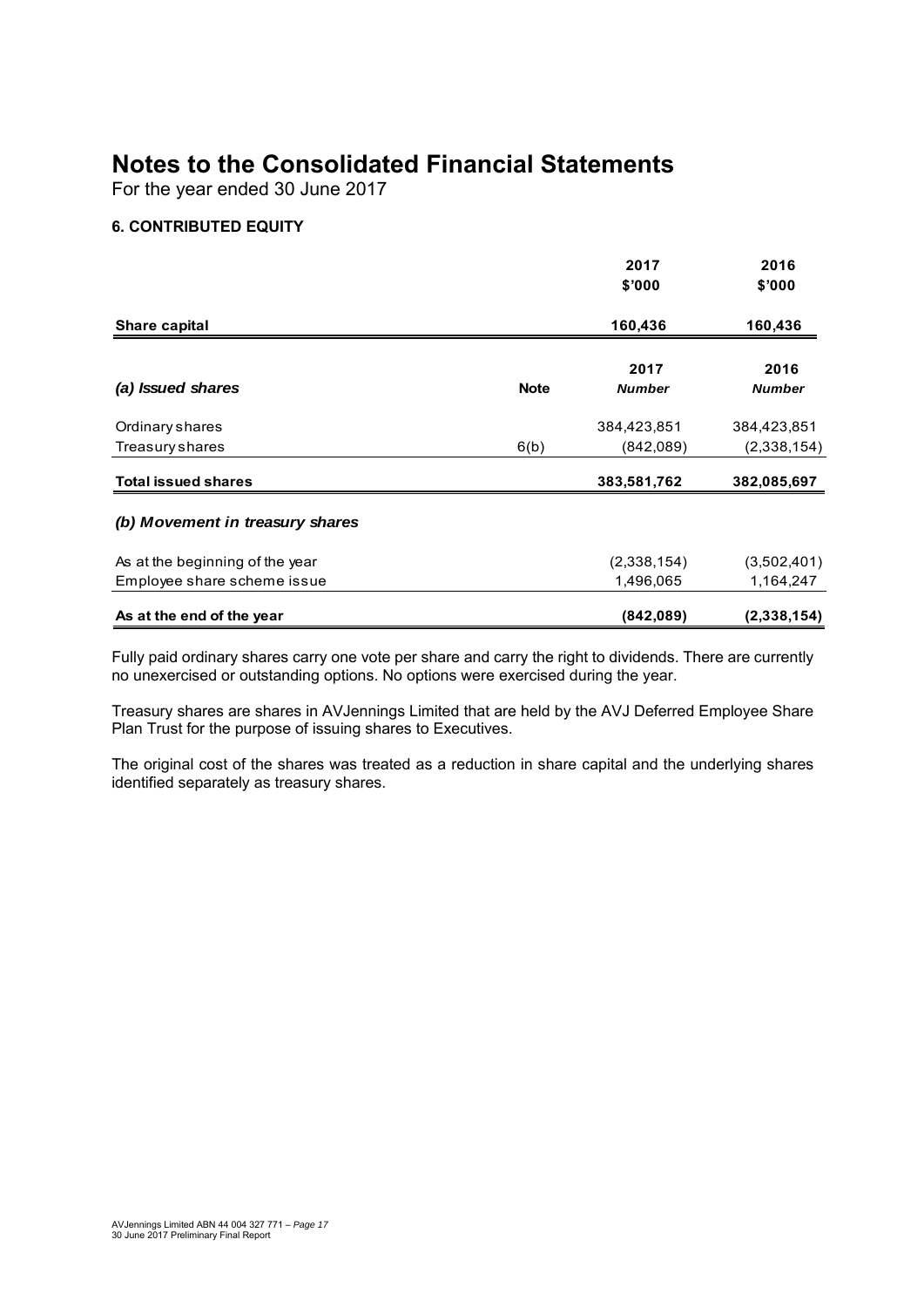For the year ended 30 June 2017

#### **7. OPERATING SEGMENTS**

The Group operates primarily in residential development.

The Group determines segments based on information that is provided to the Managing Director who is the Chief Operating Decision Maker (CODM). The CODM assesses the performance and makes decisions about the resources to be allocated to the segment. Each segment prepares a detailed finance report on a monthly basis which summarises the following:

- Historic results of the segment; and
- Forecast of the segment for the remainder of the year.

#### *Reportable segments*

#### *Jurisdictions:*

This includes activities relating to Land Development, Integrated Housing and Apartments Development.

#### *Other:*

This includes numerous low value items, amongst the most significant of which is interest.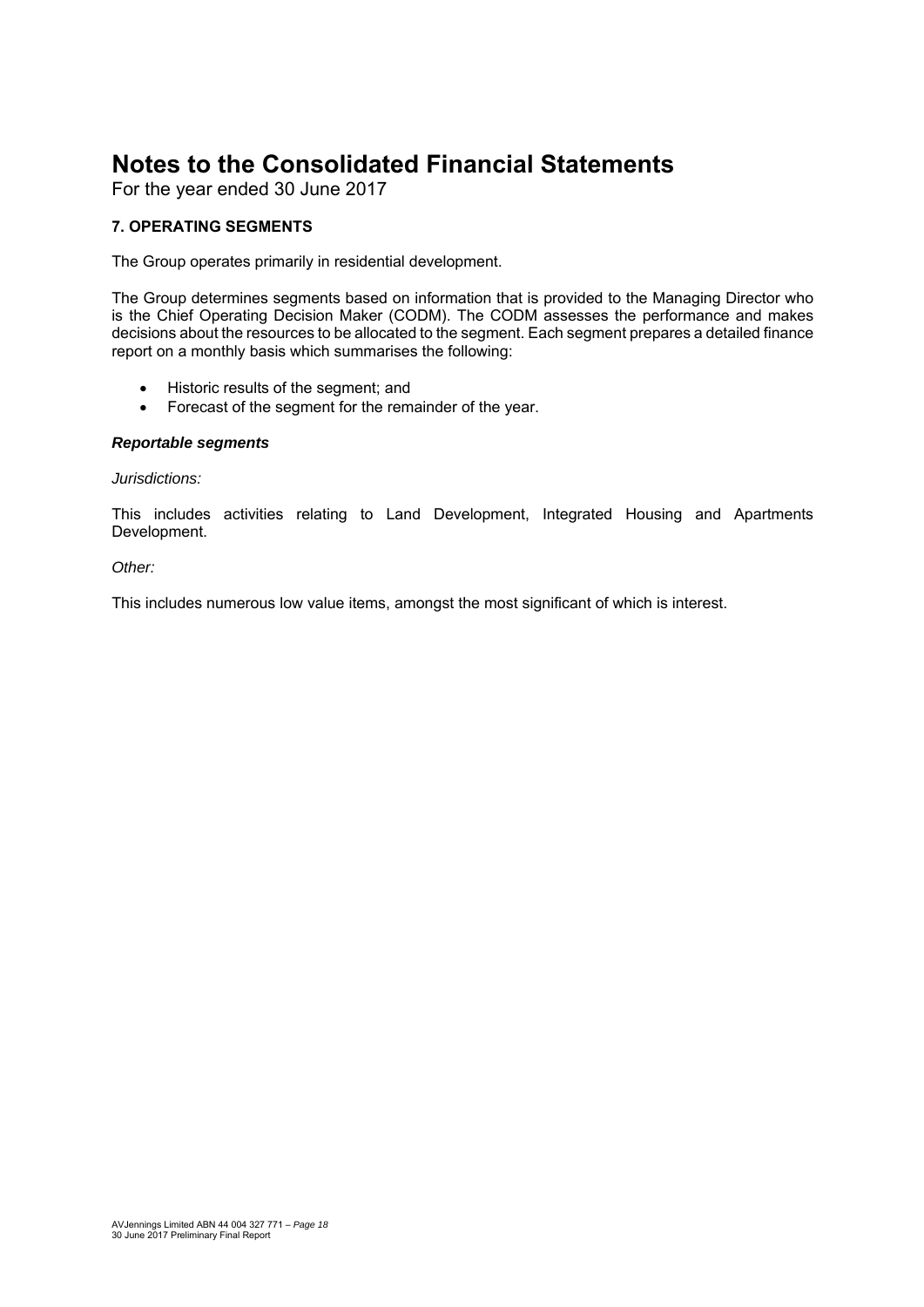For the year ended 30 June 2017

#### **7. OPERATING SEGMENTS (continued)**

The following table presents the revenues and results information regarding operating segments for the year ended 30 June 2017:

|                               |         | <b>NSW</b>               |        | <b>VIC</b> |                          | <b>QLD</b> |         | <b>SA</b>                |        | <b>NZ</b>                | Other  |                          |           | <b>Total</b> |
|-------------------------------|---------|--------------------------|--------|------------|--------------------------|------------|---------|--------------------------|--------|--------------------------|--------|--------------------------|-----------|--------------|
| <b>Operating Segments</b>     | 2017    | 2016                     | 2017   | 2016       | 2017                     | 2016       | 2017    | 2016                     | 2017   | 2016                     | 2017   | 2016                     | 2017      | 2016         |
|                               | \$'000  | \$'000                   | \$'000 | \$'000     | \$'000                   | \$'000     | \$'000  | \$'000                   | \$'000 | \$'000                   | \$'000 | \$'000                   | \$'000    | \$'000       |
|                               |         |                          |        |            |                          |            |         |                          |        |                          |        |                          |           |              |
| Revenues                      |         |                          |        |            |                          |            |         |                          |        |                          |        |                          |           |              |
| <b>External sales</b>         | 168,028 | 166,750                  | 73,230 | 68,912     | 82,541                   | 99,042     | 27,768  | 41,246                   | 47,883 | 44,253                   |        | $\overline{\phantom{a}}$ | 399,450   | 420,203      |
| Management fees               |         | 50                       | 846    | 710        | 215                      |            | 23      | 22                       |        | 3                        |        | $\overline{\phantom{a}}$ | 1,084     | 785          |
| Other revenue                 |         |                          |        |            |                          |            |         |                          |        |                          | 1,098  | 896                      | 1,098     | 896          |
| <b>Total segment revenues</b> | 168,028 | 166,800                  | 74,076 | 69,622     | 82,756                   | 99,042     | 27,791  | 41,268                   | 47,883 | 44,256                   | 1,098  | 896                      | 401,632   | 421,884      |
|                               |         |                          |        |            |                          |            |         |                          |        |                          |        |                          |           |              |
| <b>Results</b>                |         |                          |        |            |                          |            |         |                          |        |                          |        |                          |           |              |
| Segment results *             | 42,397  | 38,593                   | 2,229  | 2,787      | 8,051                    | 14,163     | (1,286) | 4,515                    | 9,924  | 13,303                   | 1,079  | 168                      | 62,394    | 73,529       |
| Share of profits/(losses) of  |         |                          |        |            |                          |            |         |                          |        |                          |        |                          |           |              |
| associates and JVs accounted  |         |                          |        |            |                          |            |         |                          |        |                          |        |                          |           |              |
| for using the equity method   | 42      | 17                       |        |            |                          |            | (7)     | (5)                      |        |                          | (63)   | (595)                    | (28)      | (583)        |
| Change in inventory loss      |         |                          |        |            |                          |            |         |                          |        |                          |        |                          |           |              |
| provisions                    | 5,775   | 2,949                    |        |            | $\overline{\phantom{a}}$ | 716        | (718)   |                          |        |                          |        | $\overline{\phantom{a}}$ | 5,057     | 3,665        |
| Other income                  |         |                          |        |            |                          |            |         |                          |        |                          | 1,098  | 896                      | 1,098     | 896          |
| Unallocated depreciation and  |         |                          |        |            |                          |            |         |                          |        |                          |        |                          |           |              |
| amortisation                  |         | $\overline{\phantom{a}}$ |        |            |                          |            |         | $\overline{\phantom{a}}$ |        | $\overline{\phantom{a}}$ |        | $\overline{\phantom{a}}$ | (298)     | (275)        |
| Unallocated expenses          |         | $\overline{\phantom{a}}$ |        |            |                          |            |         |                          |        |                          |        | $\overline{\phantom{a}}$ | (16,999)  | (17, 923)    |
| Unallocated interest expense  |         | $\overline{\phantom{a}}$ |        |            |                          |            |         |                          |        |                          |        | $\sim$                   | (195)     | (526)        |
| Profit before tax             |         |                          |        |            |                          |            |         |                          |        |                          |        |                          | 51,029    | 58,783       |
| Income tax                    |         |                          |        |            |                          |            |         |                          |        |                          |        |                          | (15, 312) | (17, 871)    |
| Net profit                    |         |                          |        |            |                          |            |         |                          |        |                          |        |                          | 35,717    | 40,912       |

**\*** Segment results include utilisation of inventory loss provisions of \$2,508,000 (30 June 2016: \$5,524,000)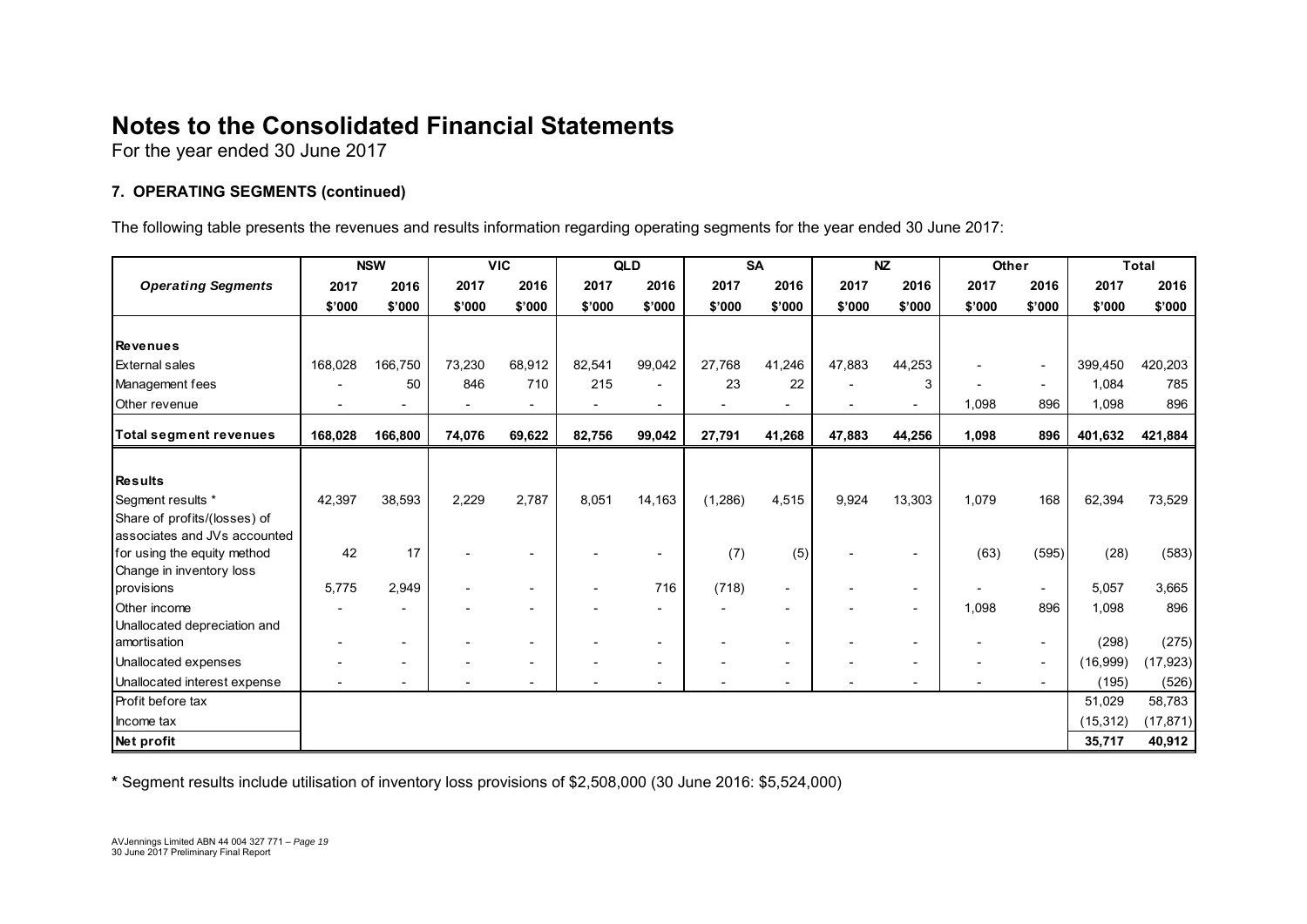For the year ended 30 June 2017

#### **7. OPERATING SEGMENTS (continued)**

The following table presents the assets and liabilities information regarding operating segments as at 30 June 2017:

| <b>Operating</b>    | <b>NSW</b> |         | <b>VIC</b> |         | <b>QLD</b> |        | <b>SA</b> |        | <b>NZ</b> |        | <b>Other</b> |         | Total   |         |
|---------------------|------------|---------|------------|---------|------------|--------|-----------|--------|-----------|--------|--------------|---------|---------|---------|
| <b>Segments</b>     | 2017       | 2016    | 2017       | 2016    | 2017       | 2016   | 2017      | 2016   | 2017      | 2016   | 2017         | 2016    | 2017    | 2016    |
|                     | \$'000     | \$'000  | \$'000     | \$'000  | \$'000     | \$'000 | \$'000    | \$'000 | \$'000    | \$'000 | \$'000       | \$'000  | \$'000  | \$'000  |
|                     |            |         |            |         |            |        |           |        |           |        |              |         |         |         |
| <b>Assets</b>       |            |         |            |         |            |        |           |        |           |        |              |         |         |         |
| Segment             |            |         |            |         |            |        |           |        |           |        |              |         |         |         |
| assets              | 220,419    | 216,793 | 184,446    | 188,256 | 122,691    | 99,274 | 92,615    | 95,188 | 66,124    | 84,422 | 26,486       | 57,449  | 712,781 | 741,382 |
|                     |            |         |            |         |            |        |           |        |           |        |              |         |         |         |
| <b>Total assets</b> | 220,419    | 216,793 | 184.446    | 188,256 | 122,691    | 99,274 | 92,615    | 95,188 | 66,124    | 84,422 | 26,486       | 57,449  | 712,781 | 741,382 |
|                     |            |         |            |         |            |        |           |        |           |        |              |         |         |         |
| Liabilities         |            |         |            |         |            |        |           |        |           |        |              |         |         |         |
| Segment             |            |         |            |         |            |        |           |        |           |        |              |         |         |         |
| <b>Iliabilities</b> | 27,503     | 53,113  | 58,685     | 70,527  | 26,405     | 14,530 | 5,231     | 6,088  | 45,662    | 62,586 | 168.292      | 170,631 | 331,778 | 377,475 |
|                     |            |         |            |         |            |        |           |        |           |        |              |         |         |         |
| <b>Total</b>        |            |         |            |         |            |        |           |        |           |        |              |         |         |         |
| liabilities         | 27,503     | 53,113  | 58,685     | 70,527  | 26,405     | 14,530 | 5,231     | 6,088  | 45,662    | 62,586 | 168,292      | 170,631 | 331,778 | 377,475 |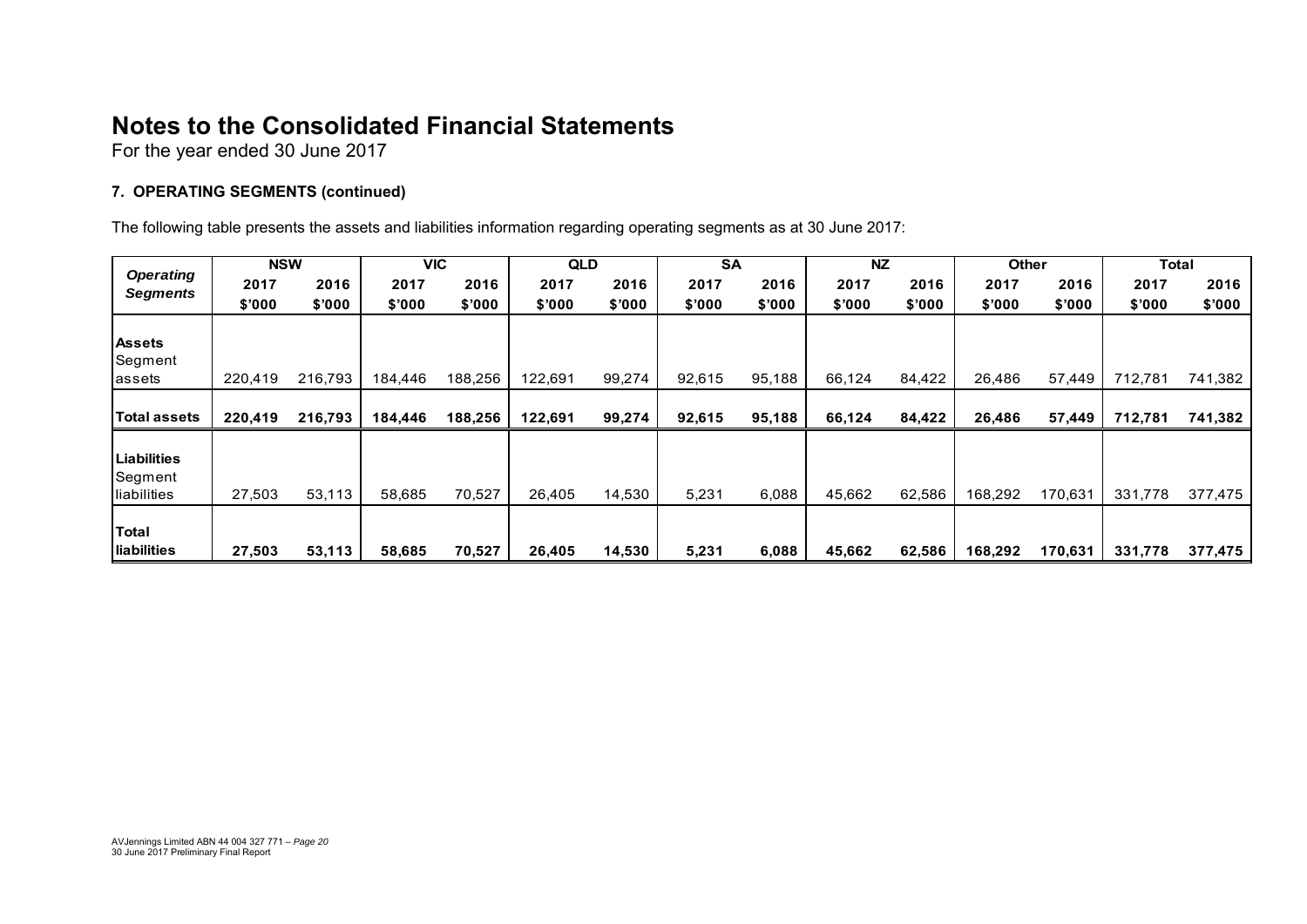For the year ended 30 June 2017

#### **8. NET TANGIBLE ASSET BACKING**

|                                                             | 2017 | 2016 |
|-------------------------------------------------------------|------|------|
| Net Tangible Asset backing (NTA) - cents per ordinary share | 98.6 | 94.5 |

The number of ordinary shares used in the computation of NTA as at 30 June 2017 was 383,581,762 (30 June 2016: 382,085,697). Refer to note 6 for details.

#### **9. INTEREST IN JOINT OPERATIONS**

The Group's interest in the profits and losses of Joint Operations is included in the *Consolidated Statement of Comprehensive Income* under the following classifications:

|                                    | 2017   | 2016    |
|------------------------------------|--------|---------|
|                                    | \$'000 | \$'000  |
| Revenues                           | 9      | 3,088   |
| Cost of property developments sold |        | (2,695) |
| Other expenses                     | 511)   | 188)    |
| (Loss)/profit before income tax    | 502)   | 205     |
| Income tax                         | 151    | 62)     |
| (Loss)/profit after tax            | 351)   | 143     |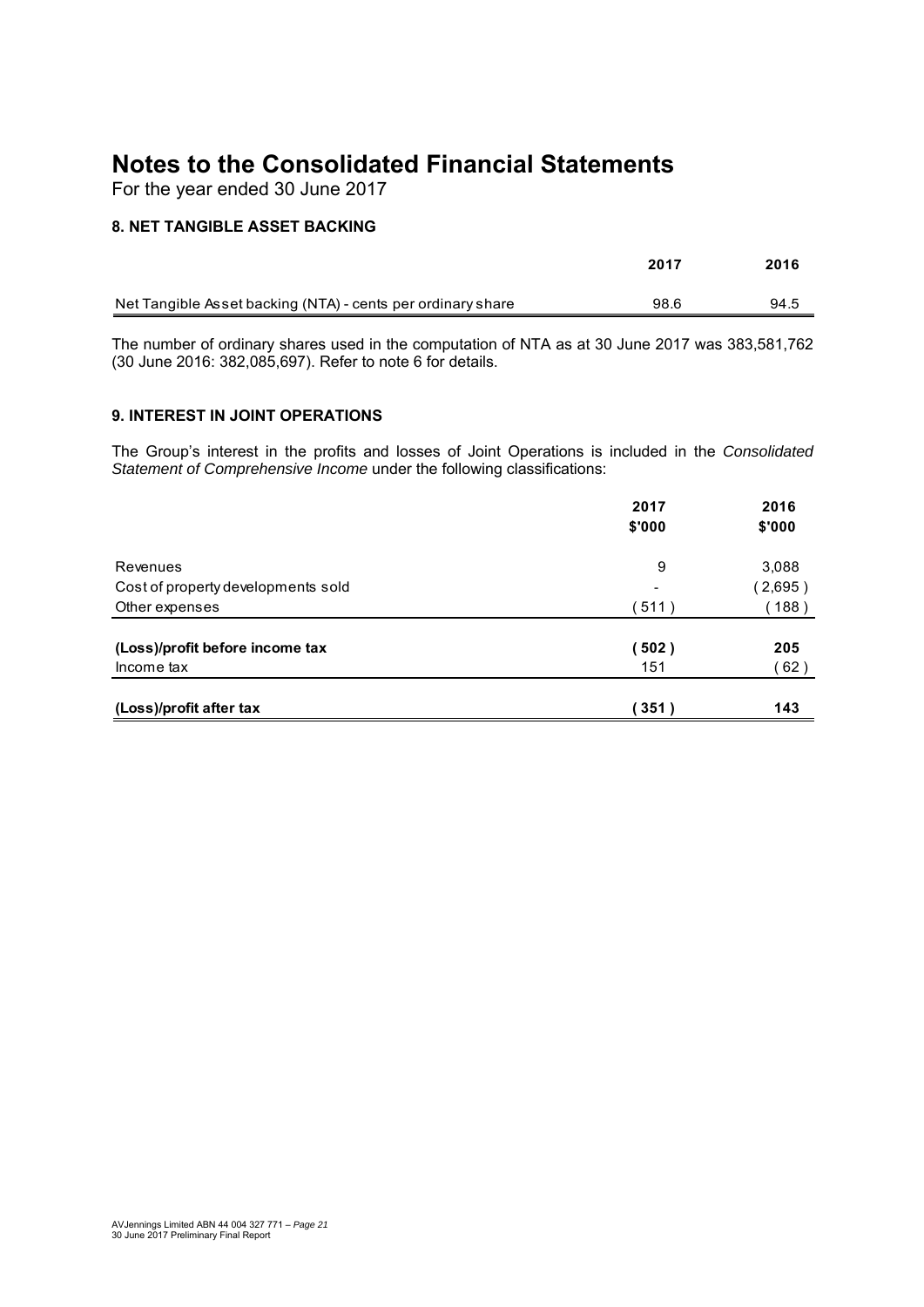For the year ended 30 June 2017

#### **10. INVESTMENTS ACCOUNTED FOR USING THE EQUITY METHOD**

The interests in an associate or a joint venture entity are accounted for using the equity method of accounting and are carried at cost. Under the equity method, the Group's share of the results of the associate or the joint venture entity are recognised in the *Consolidated Statement of Comprehensive Income*, and the share of movements in reserves is recognised in the *Consolidated Statement of Financial Position*. The information is set out below:

| <b>Equity accounted</b><br><b>Associates &amp; Joint Venture Entities</b> |         | Interest held | Share of net profit/(loss) |        |  |
|---------------------------------------------------------------------------|---------|---------------|----------------------------|--------|--|
|                                                                           | 30 June | 30 June       | 2017                       | 2016   |  |
|                                                                           | 2017    | 2016          | \$'000                     | \$'000 |  |
| Epping JV                                                                 | 10.0%   | 10.0%         |                            |        |  |
| Eastwood JV                                                               |         | 50.0%         | 42                         | 17     |  |
| Woodville JV                                                              | 50.0%   | 50.0%         | (7)                        | (5)    |  |
| Pindan Capital Group Dwelling Trust                                       | 33.3%   | 33.3%         | (63)                       | (595)  |  |
| Loss after tax                                                            |         |               | (28)                       | (583)  |  |

On 22 February 2017, the Group purchased the equity held by the joint venture partner in AVJBOS Nominees Pty Ltd, the holding company for the Eastwood project. The Eastwood project does not constitute a business and has been accounted for as an asset acquisition. AVJBOS Nominees Pty Ltd and its wholly owned subsidiaries, AVJBOS Eastwood Developments Pty Ltd and AVJBOS Eastwood Finance Ltd are now wholly owned by the Group.

#### **11. INTEREST- BEARING LOANS AND BORROWINGS**

The fair value for interest-bearing loans and borrowings less than 12 months to maturity is deemed to equal the carrying value. All other borrowings are discounted if the effect of discounting is material. The fair values of interest-bearing loans and borrowings are determined by using the discounted cash flow method with a discount rate that reflects the issuer's borrowing rate as at the end of the reporting period.

Interest-bearing loans and borrowings are classified as level 2 financial instruments.

The Group remains compliant with all lending covenants.